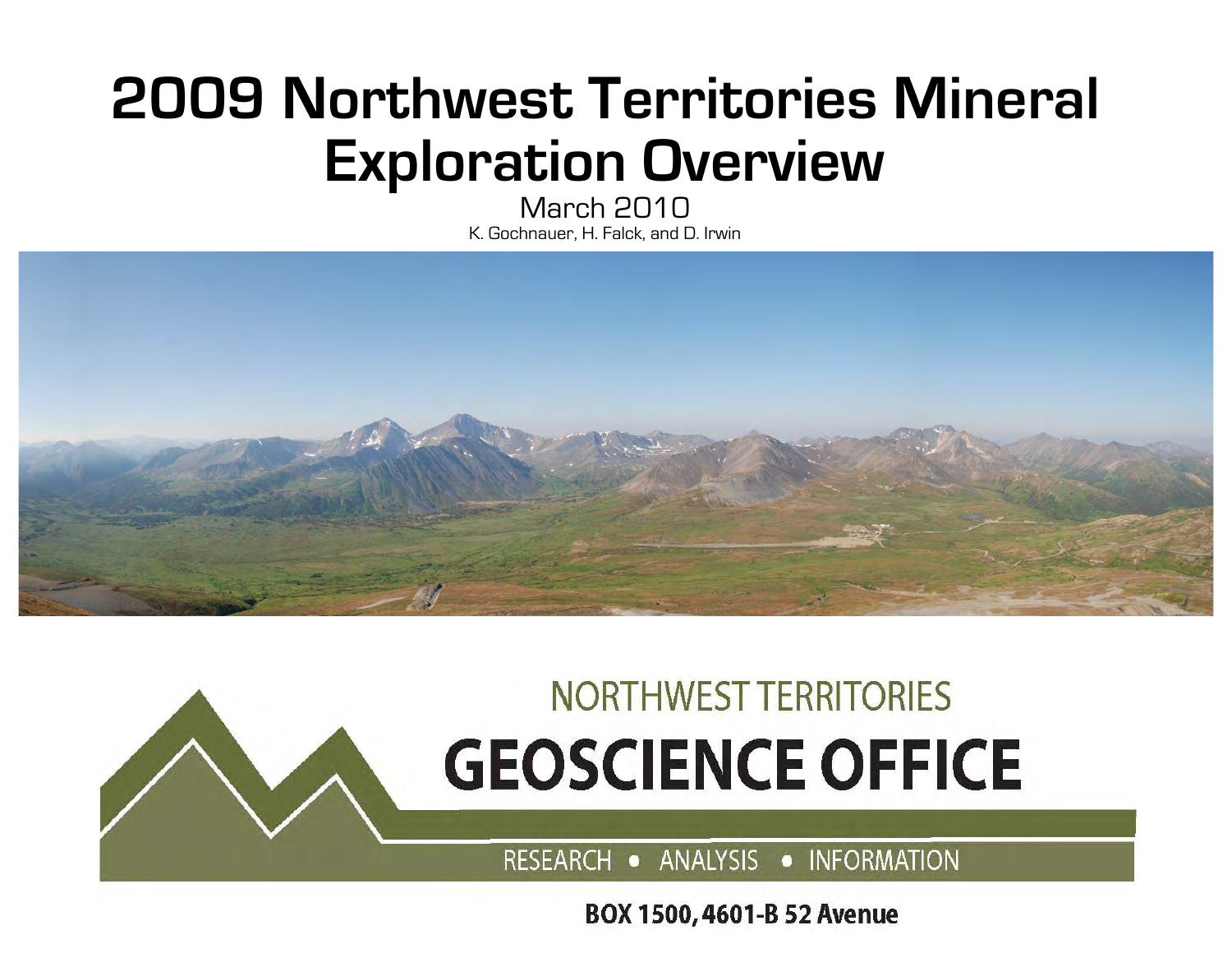This publication may be obtained from the Northwest Territories Geoscience Office:

Northwest Territories Geoscience Office 4601-B 52 Avenue P.O. Box 1500 Yellowknife, NT, X1A 2R3 Canada 867-669-2636 www.nwtgeoscience.ca

In referring to this publication please use the following citation:

Gochnauer, K., Falck, H., and Irwin, D., 2010. 2009 Northwest Territories Mineral Exploration Overview; Northwest Territories Geoscience Office, 22 p.

#### **Cover Illustration:**

Panorama looking south of the Selwyn Resource's XY Camp at Howards Pass. The NWT/Yukon border intersects mid way through the Airstrip with the XY Nose trenches and kill-zone on the east/left side of the photograph.

© Copyright 2010 All Rights Reserved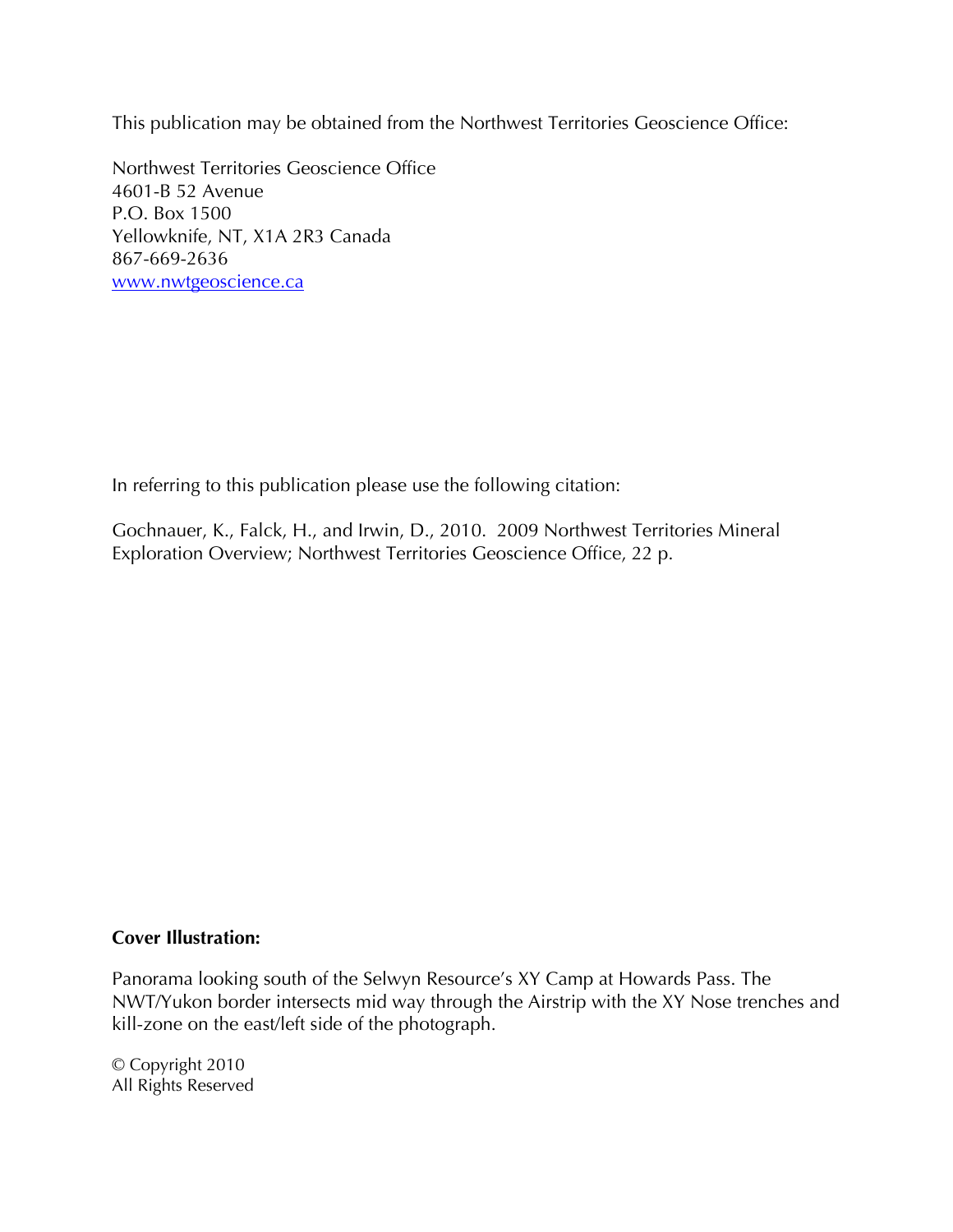## **TABLE OF CONTENTS**

| NORTHWEST TERRITORIES MINERAL EXPLORATION HIGHLIGHTS FOR 2009 8 |  |
|-----------------------------------------------------------------|--|
|                                                                 |  |
|                                                                 |  |

## **FIGURES AND TABLES**

**Figure 1:** Location of Mines and Exploration Projects active in the NWT during 2009….6

| Table 2: Summary of Northwest Territories active exploration projects of precious, base |  |
|-----------------------------------------------------------------------------------------|--|
|                                                                                         |  |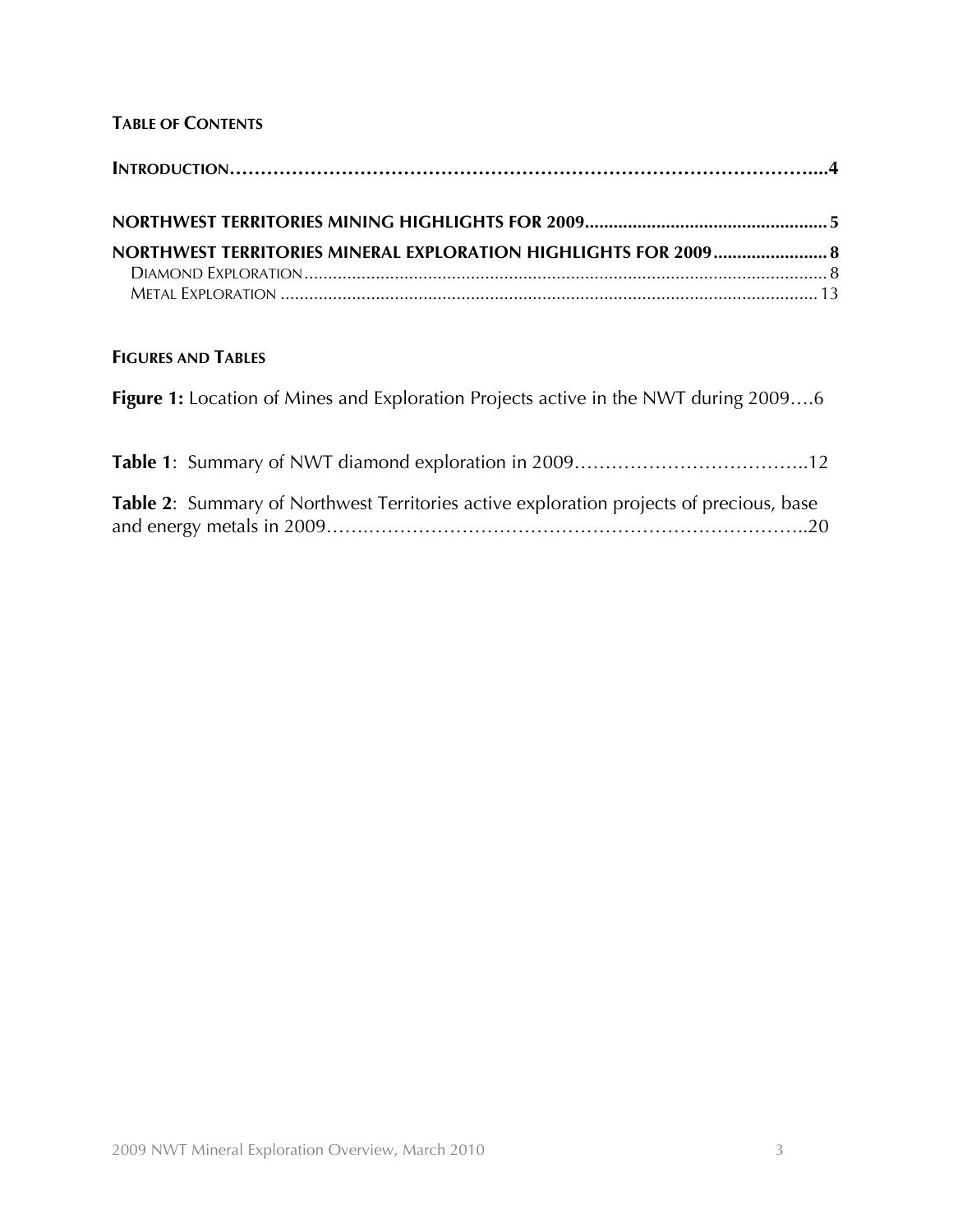## **2009 Northwest Territories Mineral Exploration Overview**

## **Introduction**

Gold and rare earth exploration projects were at the forefront of exploration this year in the Northwest Territories. A total of 18 gold and other metal projects were conducted in comparison with 14 diamond projects. This was partially sparked by record high gold prices of over \$1,000 US dollars per ounce and a growing demand for strategic metals, however it also reflected the global economic downturn. Falling stock markets and economic uncertainty in the latter half of 2008 curtailed many planned exploration programs and resulted in a greatly reduced 2009 exploration season. Many exploration projects for all types of commodities were deferred in 2009, and some of the more advanced exploration projects, including some preparing for development, were scaled back to desk top studies, or making use of previously collected core to redefine resources. Natural Resources Canada statistics show expenditures for exploration, deposit appraisals, and mine construction of \$28.7 million by October, in comparison with \$129 million for October of the previous year.

Four mines operated during 2009, including three diamond mines: Diavik, Ekati, and Snap Lake; and Cantung tungsten mine, however, they too were affected by the global economic market downturn. Both Diavik and Snap Lake Diamond Mines saw a reduction in diamond production with the implementation of six-week summer shutdowns; however, shutdowns planned for December were cancelled as economic conditions improved. Ekati Diamond Mine increased production despite the rough diamond market taking a hard hit. The October shutdown of the Cantung Mine is anticipated to continue until the tungsten market improves.

Diamond exploration, which has been at the forefront of exploration in the NWT since the late 1990's, was particularly impacted by the market downturn. The impact was reflected by a decreased number of active exploration projects: from 14 projects, nine on the Slave Craton, and five off-Craton, in 2009 in comparison with 19 active diamond projects in 2008; and by a 79% reduction in number of drilled projects in 2009. Renewed interest in the diamond markets precipitated increased exploration plans for 2010 and resulted in the cancellation of temporary December shut-downs at both Diavik and Snap Lake mines.

Optimism returned to mining and exploration by the latter part of the year, in response to positive market trends, as diamond drills were mobilized and dormant projects returned to a more vibrant status. Continued acquisition of properties, late fall exploration efforts and preparations for up-coming drill programs are evidence that increased exploration can be expected for 2010.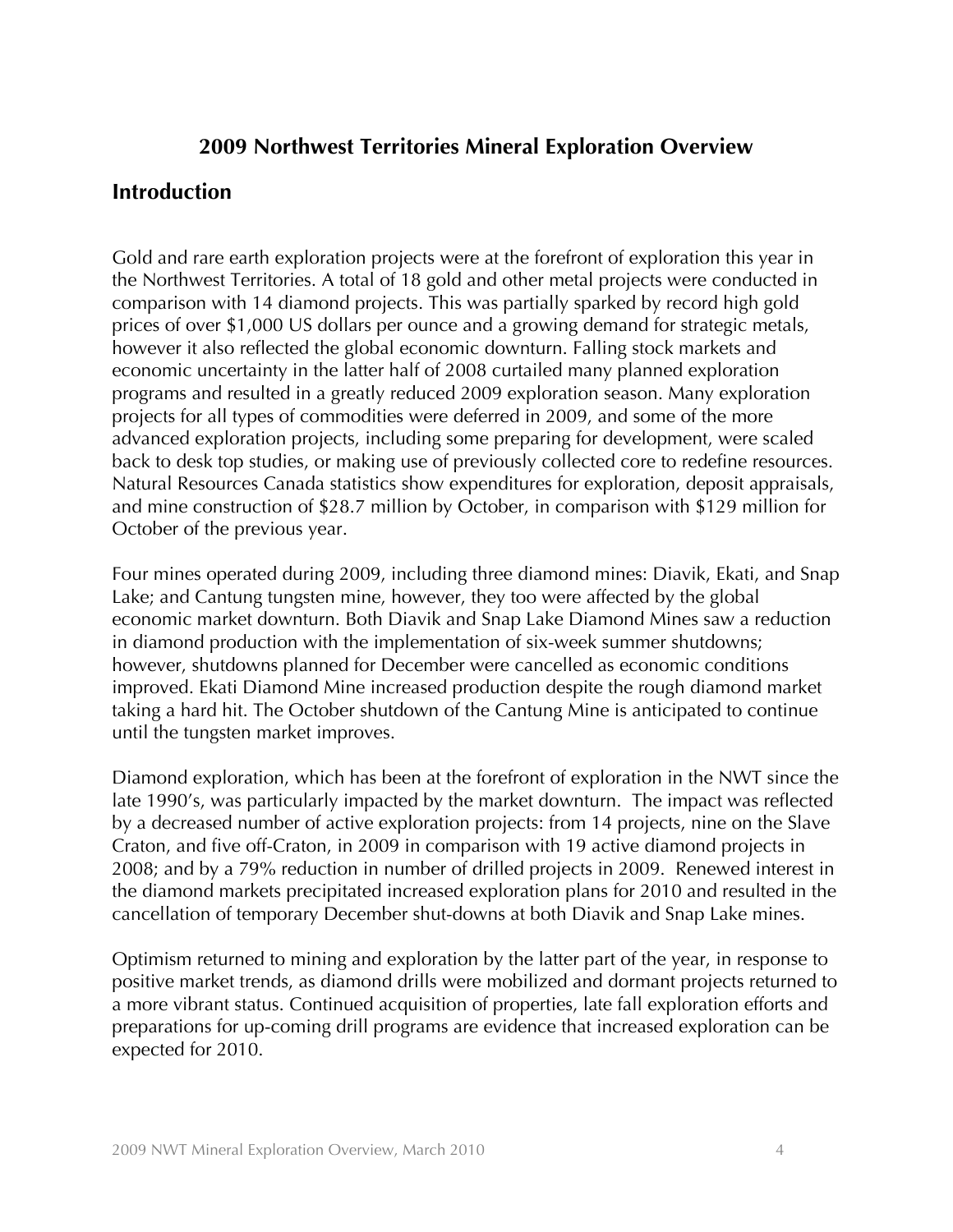#### **NORTHWEST TERRITORIES MINING HIGHLIGHTS FOR 2009**

**De Beers Canada's Snap Lake Diamond Mine** underwent an operational downsizing as a result of the global economic market downturn. The decision to downsize and reduce production was made in the last quarter of 2008 and was mainly manifested as a summer shutdown. The six week closure, which put the mine into care and maintenance status, was completed September 2, 2009 when production resumed. An additional planned winter shut down was cancelled due to positive trends in the rough diamond market. Production in 2009 amounted to 444,000 carats recovered from 354,000 tonnes of ore at grade of 1.25 carats per tonne. Canada's first fully underground diamond mine targets a 2.5 metre thick dyke that dips northeastward at 12-15°. The deposit has resources (2008) of 1.4 million tonnes (indicated) and 25 million tonnes (inferred), with a recoverable grade of 1.2 carats per tonne. Early in 2008, the mine had an expected annual production rate of 1.4 million carats and a mine life of over 20 years. In December 2009, De Beers Canada announced the intentions to commence a production ramp-up at the Snap Lake Mine in order to attain full production levels by the end of 2012.

The **Diavik Diamond Mine**, 300 kilometres northeast of Yellowknife, owned by **Rio Tinto plc (60%)** and **Harry Winston Diamond Corp (40%),** had a rough diamond production of 5.6 million carats in 2009. Average grade increased to 4.4 carats per tonne from 3.4 carats per tonne in the previous year. The increase in average grade was primarily driven by a significant increase in the proportion of ore sourced from the A-154 South kimberlite pipe. However the total production was markedly below the 9.2 million carats mined in 2008 from open pit mining of the A-154 North and South Pipes and the A-418 Pipe. Much of this reduction in total production is due to the measures that were undertaken in response to the economic downturn. Diavik reduced expenditures, deferred underground development and lowered production levels through a six-week summer production shutdown. By mid-September, with the rough diamond market recovering, a second planned shutdown in December was cancelled. Work is now focused on the transition to underground mining by the first quarter of 2010, and phasing out open pit mining by 2012. Diavik completed 20 kilometres of development workings in preparation for underground production, along with most of the related underground infrastructure. Reserves reported in the 2008 Rio Tinto annual report are 20 million tonnes at 3.1 cpt. An estimated mine life continuing to 2020, with addition of underground mining, has not changed from the original 1999 forecast of a 16-22 year mine life.

The **Ekati Diamond Mine,** owned by **BHP Billiton (80%), Stewart Blusson(10%)** and **Chuck Fipke(10%),** produced 4.1 million carats of diamonds during 2009. Production was higher than in 2008 due to an increase in volume of ore processed and the full ramp up of the Koala pipe underground mine which contains a larger proportion of higher value carats. The previous year's total of 3.6 million carats were produced from 4.4 million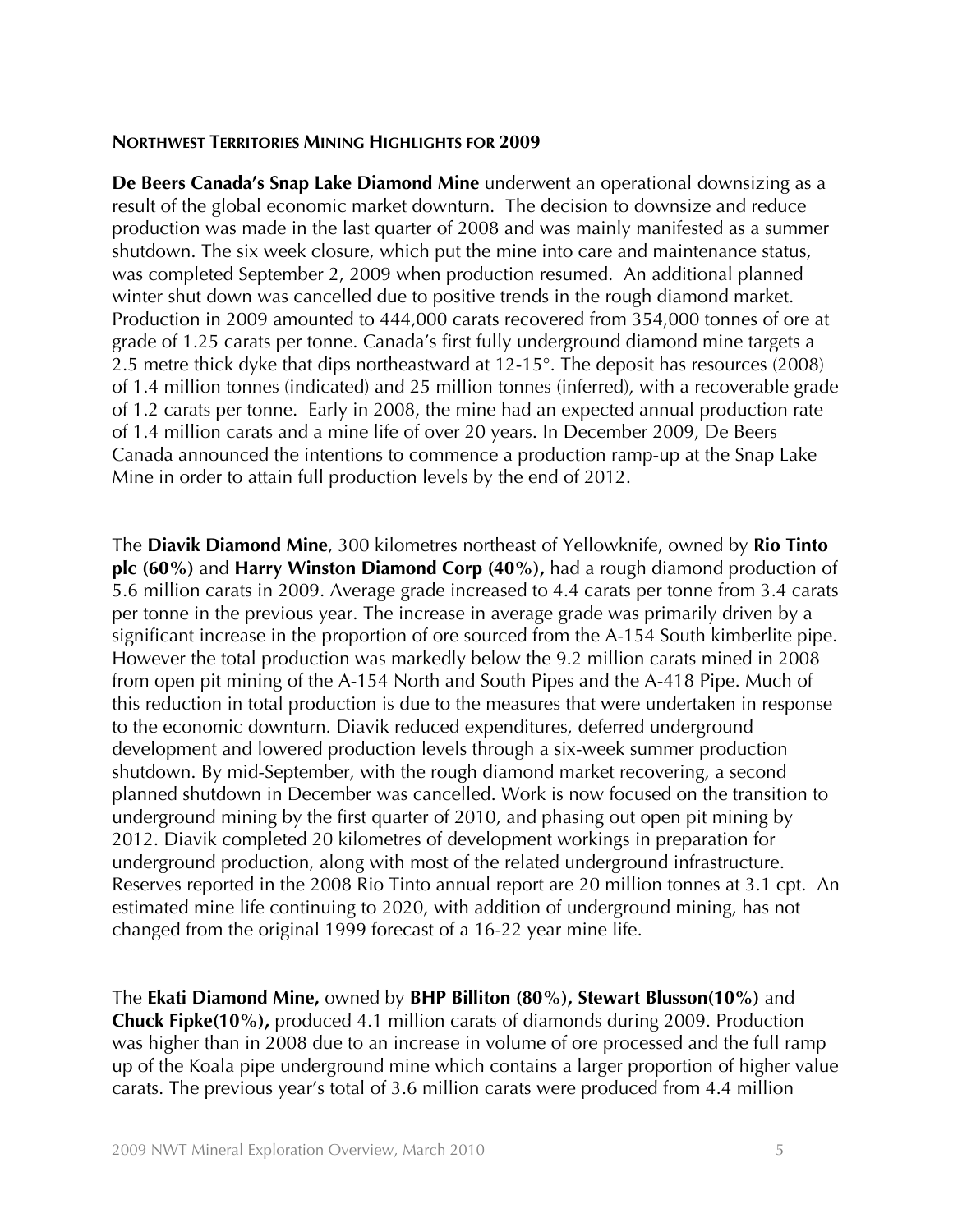

Figure 1: Location of Mines and Exploration Projects active in the Northwest Territories during 2009.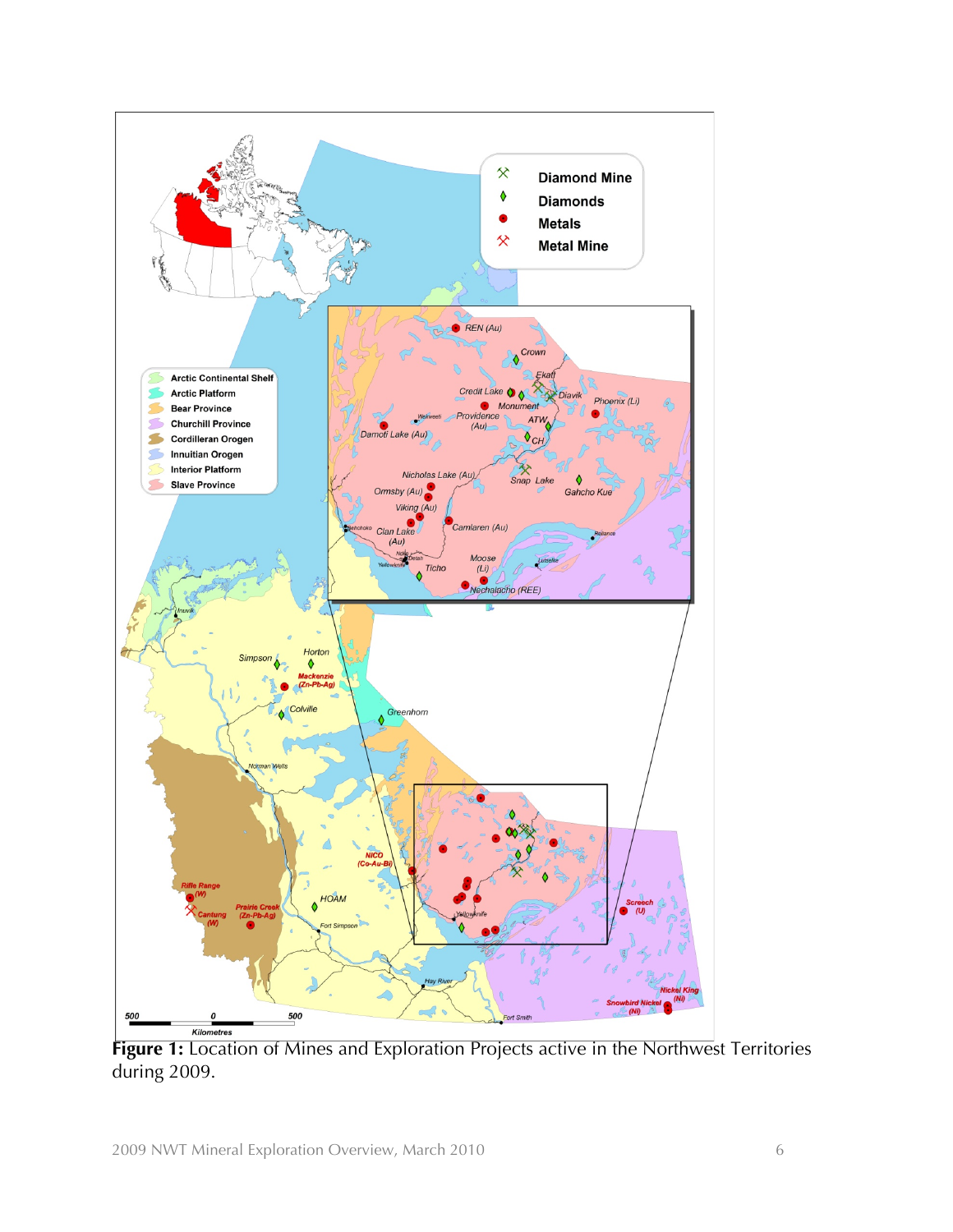tonnes of kimberlite from the Fox and Beartooth open pits and underground mining of Panda and Koala pipes. In the Core Zone lease area, proven reserves were reported to be 19.1 million tonnes grading 0.3 carats per tonne (open pit) and 3.9 million tonnes grading 0.9 carats per tonne (underground); while probable reserves were reported as 15.5 million tonnes grading 0.6 carats per tonne (open pit) and 5.2 million tonnes grading 0.9 carats per tonne (underground). BHP Billiton plan to cut production costs to \$50 per tonne by the end of 2012, from the current \$70 per tonne, which may enable the Ekati Diamond Mine to remain in production until 2040.

The operations at **Cantung Mine,** Canada's only producing tungsten mine, owned by **North American Tungsten Ltd.**, were temporarily suspended on October 15, 2009 as a result of declining tungsten prices, operating losses and a stockpiled inventory that was sufficient to meet existing contractual obligations. Located at the Headwaters of the Flat River, along the Yukon-NWT border, production at Cantung was  $315,192$  MTU\* WO<sub>3</sub> for nine months that it operated in 2009, up 14% from the total 2008 production of 272,483 MTU  $WO<sub>3</sub>$ . North American Tungsten's July 2009 updated reserve and resource calculation reported a probable reserve estimate at 0.9 million tonnes grading 1.08% WO<sub>3</sub>, using a minimum mining width of 5 metres and a cutoff grade of 0.80% WO<sub>3</sub>, and an indicated resource of 1.36 million tonnes at a grade of  $1.27\%$  WO<sub>3</sub>. Mineral reserves have increased as a result of exploration, definition drilling and 3D modeling. Mineral resources have been identified in the PUG Zone adjacent to the open pit and exploration drilling has intersected new high grade zones including 19 metres at  $2.45\%$  WO<sub>3</sub>. The history of Cantung's production from the inception in 1962 has included a number of shutdowns due to lower tungsten prices followed by subsequent re-openings. The current mineral reserves and mill production rates of 1100 short tons per day indicate that the mine has maintained sufficient reserves to operate for another 2.5 years. This level of mineral reserve was present when the mine re-opened in 2001 suggesting that the replacement of reserves has kept up with production and the exploration potential of the property has not been exhausted.

 $*$  MTU = metric tonne unit, the standard unit of measurement for tungsten, which is equivalent to 10 kilograms of WO<sub>3</sub>.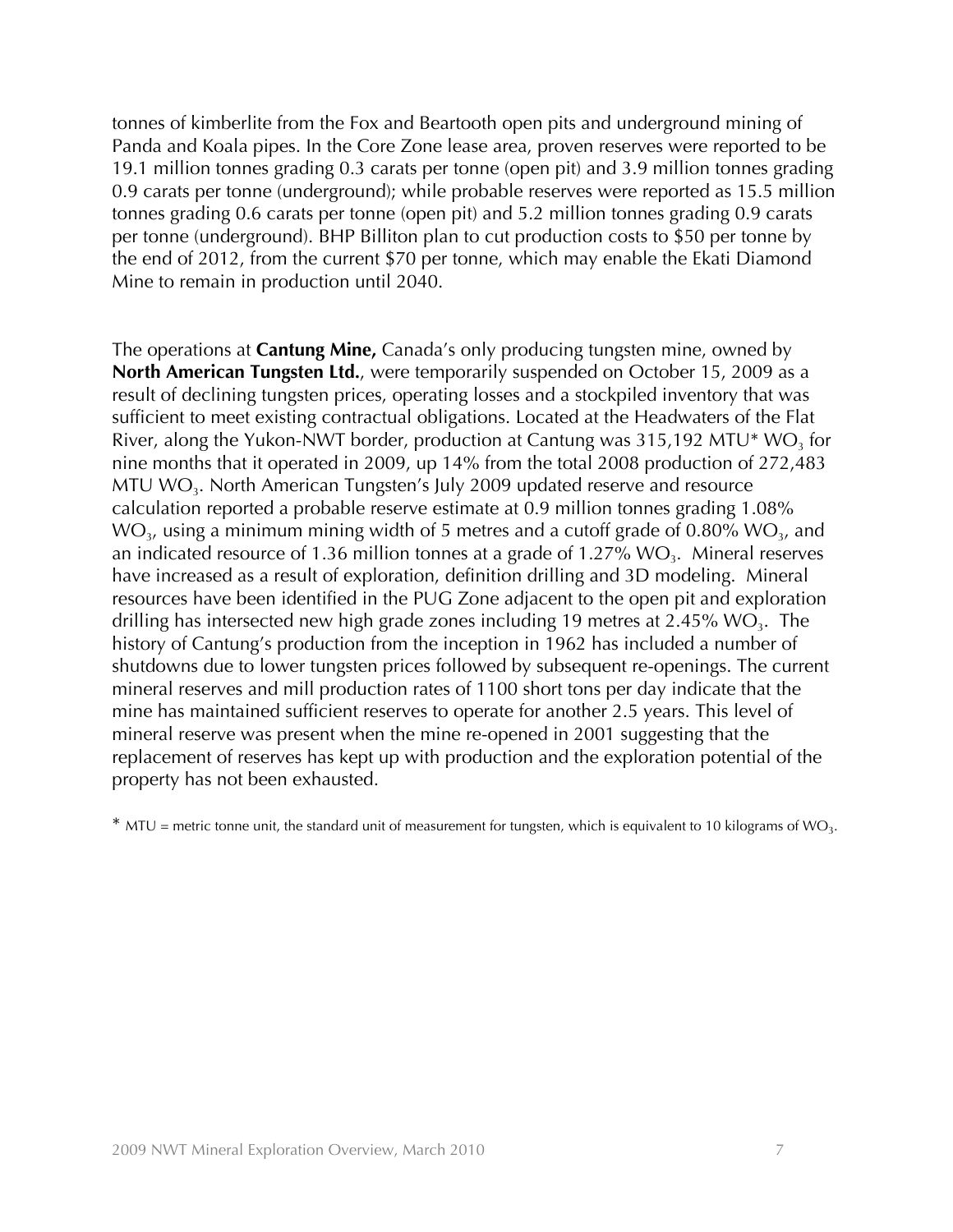#### **NORTHWEST TERRITORIES MINERAL EXPLORATION HIGHLIGHTS FOR 2009**

#### *Diamond Exploration*

The locations of diamond exploration programs are shown in Figure 1.

**Almaden Minerals Ltd.** (58.8%) and partners **Williams Creek Explorations Ltd.** drill-tested seven priority magnetic and weak electromagnetic targets on their ATW property, MacKay Lake. Targets were selected from a February 2009 reinterpretation of geophysical data, coincident with the head of a kimberlite indicator mineral train. Nine diamond drill holes totaling 694 metres failed to intersect kimberlite. Some of the drilled geophysical signatures were the result of pyrrhotite in metamorphosed sediments.

**Archon Minerals Ltd. (Stewart Blusson)**, acquired full ownership of leases covering the Buffer Zone, surrounding the Core Zone Joint Venture and the Ekati Mine site. Eighty-five mineral leases encompassing 173,000 acres, were acquired which have ten drillconfirmed kimberlite pipes and numerous priority geophysical targets. An airborne magnetic geophysical survey commenced in September with two aircraft to provide a higher-resolution dataset for an elongate cluster of untested geophysical targets interpreted from previous surveys. The Jay and Lynx kimberlite pipes in the Buffer Zone have been selected for resource studies as decreasing mining costs at the Ekati mine allows consideration of these lower grade potential resources.

**Arctic Star Diamond Corp.** prospected their Credit Lake property in detail and collected 71 till samples, forty kilometres southwest of Ekati Mine within the Providence Lake Greenstone Belt. The sampling was designed to close off a kimberlite mineral train (Alpha Train) and test up-ice of a 2008 drill-tested bathymetry anomaly (The Abyss topographic target). Two samples returned anomalous KIM grain counts with 100 and 67 grains.

**Arctic Star Diamond Corp**. also collected 25 samples on two separate kimberlite indicator mineral dispersal trains from their Crown property, claims staked in 2008, north of Ekati Minesite. From these samples, one anomalous sample with 83 KIMs (3 pyrope, 1 orthopyroxene and 79 olivine) has been reported.

**De Beers Canada Inc.** (51%) and **Mountain Province Diamonds Inc.** (49 %) are joint venture partners in the Gahcho Kué Diamond Project located in the southeastern Slave Province, 150 kilometres south-southeast of the Ekati and Diavik Mines. The project is one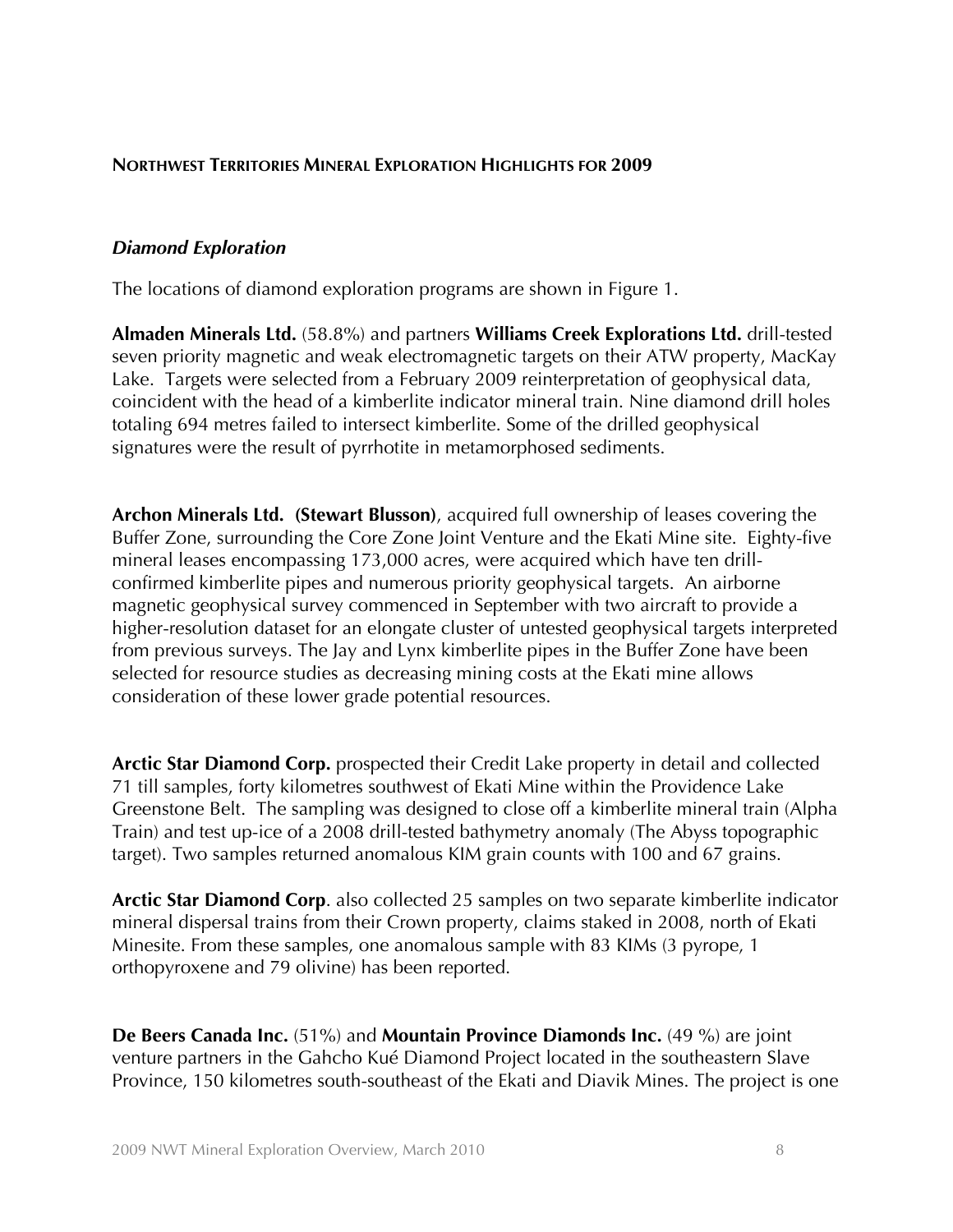of the largest potential diamond mines currently at the advanced exploration stage of development. Work this year focused on an updated NI 43-101 compliant resource model released April 20, 2009. The mineral resource, including pipes 5034, Hearne, and Tuzo, has an indicated resource of 30.2 million tonnes containing 50.5 million carats at a grade of 1.67 carats per tonne and an inferred resource of 6.0 million tonnes containing 10.3million carats, at a grade of 1.73 carats per tonne. The model includes assumptions of economics based on mid-2008 conditions, a bottom cut-off of 1.0mm and includes dilution from a 0.6 million tonne granite raft within the Tuzo pipe. A feasibility study by JDS Energy and Mining for the Gahcho Kué project commenced in September is expected to be complete in mid 2010.

**Diavik Diamond Mines Inc.** reduced exploration in 2009 and completed only fieldwork necessary to ensure maintenance of their joint venture claims. In early 2009, a geophysical review and a small ground geophysics program were completed followed by a summer program with prospecting and glacial sediment sampling (less than 100 samples). Increased exploration is expected for 2010.

**Kennecott Canada Exploration Inc**. entered an option agreement with **GGL Resources** to evaluate the CH property, in the MacKay and Courageous Lake area, southwest of Ekati and Diavik mines. A small amount of ground gravity work was conducted to better define select prospective targets.

**New Nadina Explorations Ltd.** (57.49%) with partners **Chris & Jeanne Jennings** (22.11%) and **Archon Minerals Ltd.** (20.40%) explored their Monument property southwest of the Ekati leases. A 762-line kilometre ground magnetometer survey completed in the spring of 2009 provided greater resolution and more precisely defined magnetic anomalies associated with previously known kimberlite pipes. A review of all geophysical data resulted in additional targets being identified. Five diamond drill holes, totaling 461 metres, were completed to obtain information on size and shape of kimberlite targets of the Northern Zone. Two drill holes tested the outer limits of the land-based Trio kimberlite: the western drill hole confirmed the DD2002 dyke is connected to the Trio kimberlite; and the eastern drill hole did not intersect kimberlite. Thirteen reversed circulation (RC) drill holes in grid-like spacing over the Trio kimberlite indicated a steeply west dipping dyke. A 7.4 kilogram Trio diamond drill core sample submitted to Saskatchewan Research Council returned eight microdiamonds, less than 0.3 mm sieve size. Analysis of a 1018 kilogram sample (127 sub-samples) from RC hole 09-04 returned 848 microdiamonds, two of which were greater than 1.18 mm sieve size and 95% less than 0.425 mm sieve size. A couple of broken diamonds were observed in two of the sub-fractions. The western-most magnetic low anomaly, representing the DD42a kimberlite pipe, was tested with three ice-based drill holes indicating a size of 57 by 27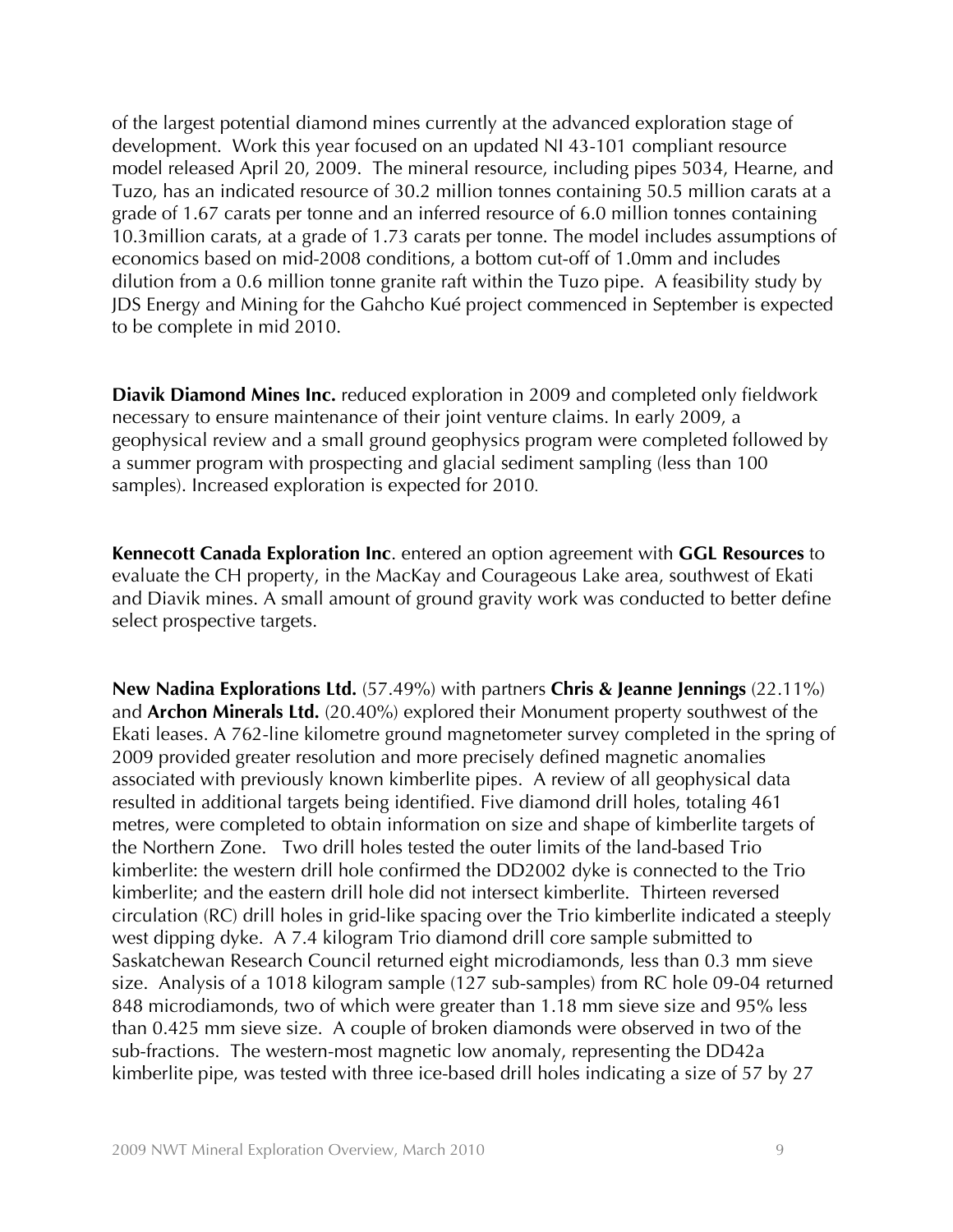metres; all three drill holes stopped short in the kimberlite due to technical problems. Microdiamond analysis of a 199 kilogram composite sample from three diamond drill holes in the DD42a pipe resulted in 149 microdiamonds with  $1 > 1.18$ mm and 94 % less than 0.425 mm sieve size.

**Olivut Resources Ltd.'s** off-craton HOAM diamond property covers 1,071,750 hectares in the Interior Platform region south of Great Bear Lake. A drill program consisting of eighteen holes was completed to target 13 untested airborne magnetic geophysical targets. Two holes tested a previously identified kimberlite (~2-3 ha in size) to assess potential of multiple phases; and several holes were drilled to test anomalies from a structural analysis study. Ten drill holes intersected kimberlite and five new kimberlites were discovered. Both diatreme and/or hypabyssal kimberlites have been identified in the new discoveries. Samples totaling 236 kg of kimberlite were submitted for caustic fusion analysis and returned two microdiamonds from one of the new occurrences. However, detailed examination of drill core material and caustic fusion residues suggests that the intersected kimberlites were not the source of the indicator mineral populations obtained from stream and till samples.

**Sanatana Diamonds Inc.** and **Kennecott Canada Exploration Inc.** completed fieldwork on their Greenhorn, Colville and Simpson prospects of their Mackenzie JV diamond project, north of Great Bear Lake. A total of 1600 line kilometres of ground magnetic surveys with 25 to 100 metre line-spaced grids was completed on 16 targets. Results from 137 till samples collected and processed from the Greenhorn prospects demonstrated that the till anomaly is local in nature. Closely-spaced sampling and a 763 station gravity grid at 20 x 20 metre spacing was completed for the Greenhorn project, northeast of Great Bear Lake. This work was designed to delineate a source for weathered fragile kimberlite fragments containing indicator minerals, recovered during 2008 exploration. Results from the 2009 surveys were not sufficient to define a drill target and the anomaly remains unexplained.

The Dharma kimberlite was discovered on the Greenhorn property in October 2007 followed by the discovery of the Dharma Uttar kimberlite from the 2008 drill program. Caustic fusion results from 2008 of a 449 kg sample of the Dharma Uttar kimberlite yielded a total of 227 diamonds not passing through a 0.106 mm mesh screen, including eight stones remaining on a 0.85 mm screen. The work at the Dharma kimberlite complex suggests that, while important, the complex has insufficient tonnage to warrant further evaluation on a stand-alone basis at this time.

On the Colville property, 745 kilometres northwest of Yellowknife, Sanatana Diamonds implemented a ground magnetic survey and a follow-up till sampling program (59 samples). This activity was designed to better define the source of an indicator mineral anomaly discovered in 2008. The till anomaly has a high pyrope indicator mineral count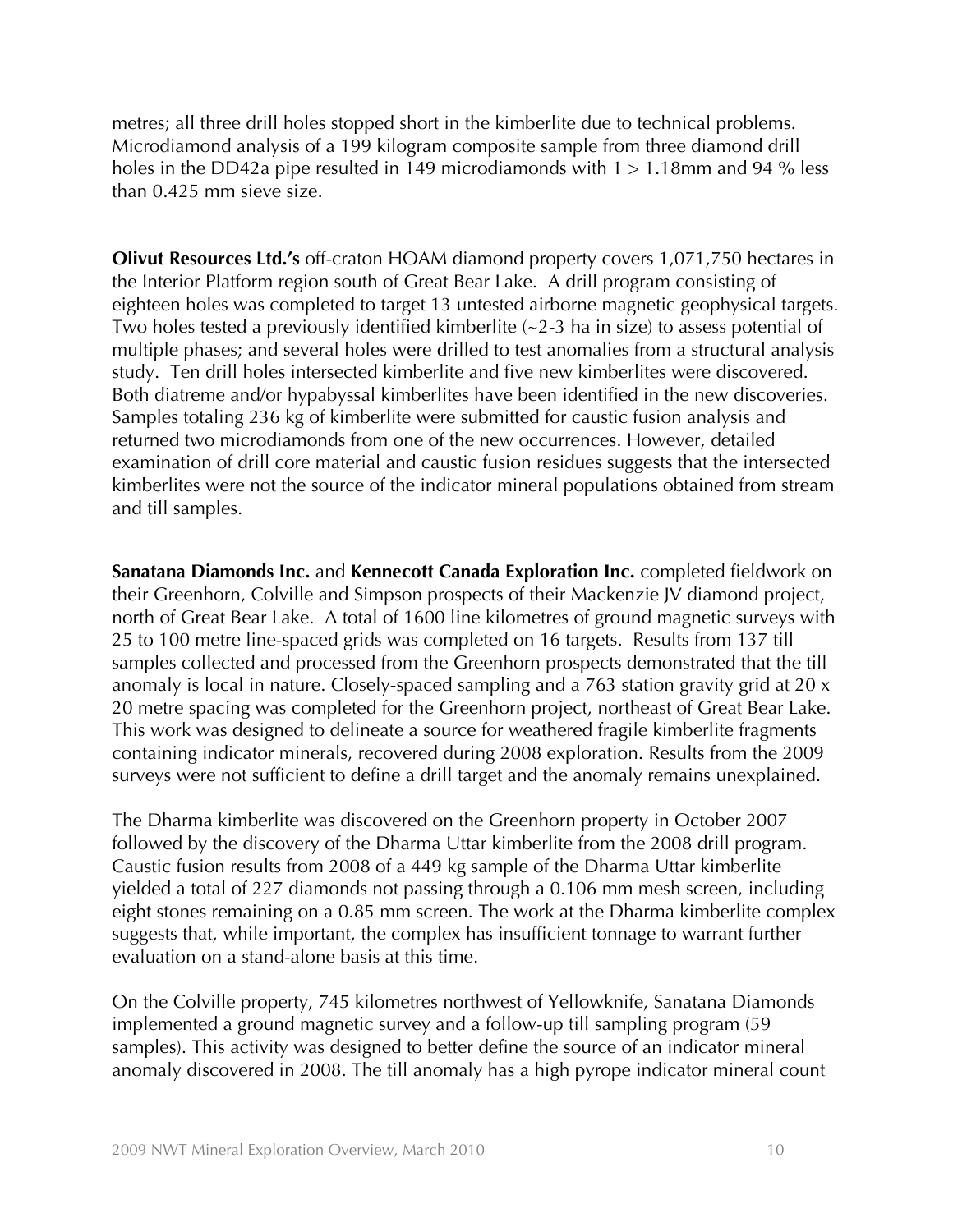and favourable "diamond permissive" chemistry. Results from 2009 were encouraging and defined a distinct indicator train named the MK-58.

On their Simpson Prospect, RC drilling consisting of three four-inch diameter reconnaissance holes was completed on three priority targets with indicator mineral trains and coincident geophysical anomalies. Kimberlite was not intersected and results of kimberlite mineral analysis on RC-collected basal till samples did not warrant additional work at this time. The targeted indicator minerals anomaly was not explained.

Fifty kilometres southeast of Yellowknife, **Snowfield Development Corporation, Challenger Development Corporation** and **Dave Smith** completed a spring drill program on the Wire claim of their Ticho Property. Seven drill holes tested circular magnetic anomalies, one associated with a deep circular lake. Kimberlite was not intersected. Approximately 150 soil samples were collected from the property. Challenger Development has subsequently terminated their interest in the Joint Venture. Snowfield Development Corp. has also expanded their holdings to include four mineral claims located on Simpson Island at the southwestern end of the East Arm of Great Slave Lake.

In 2009, **Talmora Diamond Inc.** completed an 865 line-kilometre airborne magnetic survey and collected 45 till samples in order to test down-ice of magnetic anomalies on their Horton River Project, 100-200 kilometres south of Paulatuk and 400 kilometres east of Inuvik. Talmora took advantage of the economic slowdown by acquiring more land covering 125 interesting magnetic anomalies and a structural zone containing small round lakes. The original permits were acquired based on anomalous stream sediment samples and to cover the lands up-ice from a zone of diabase dykes from where six diamondiferous kimberlite pipes had been discovered by Darnley Bay Resources Ltd.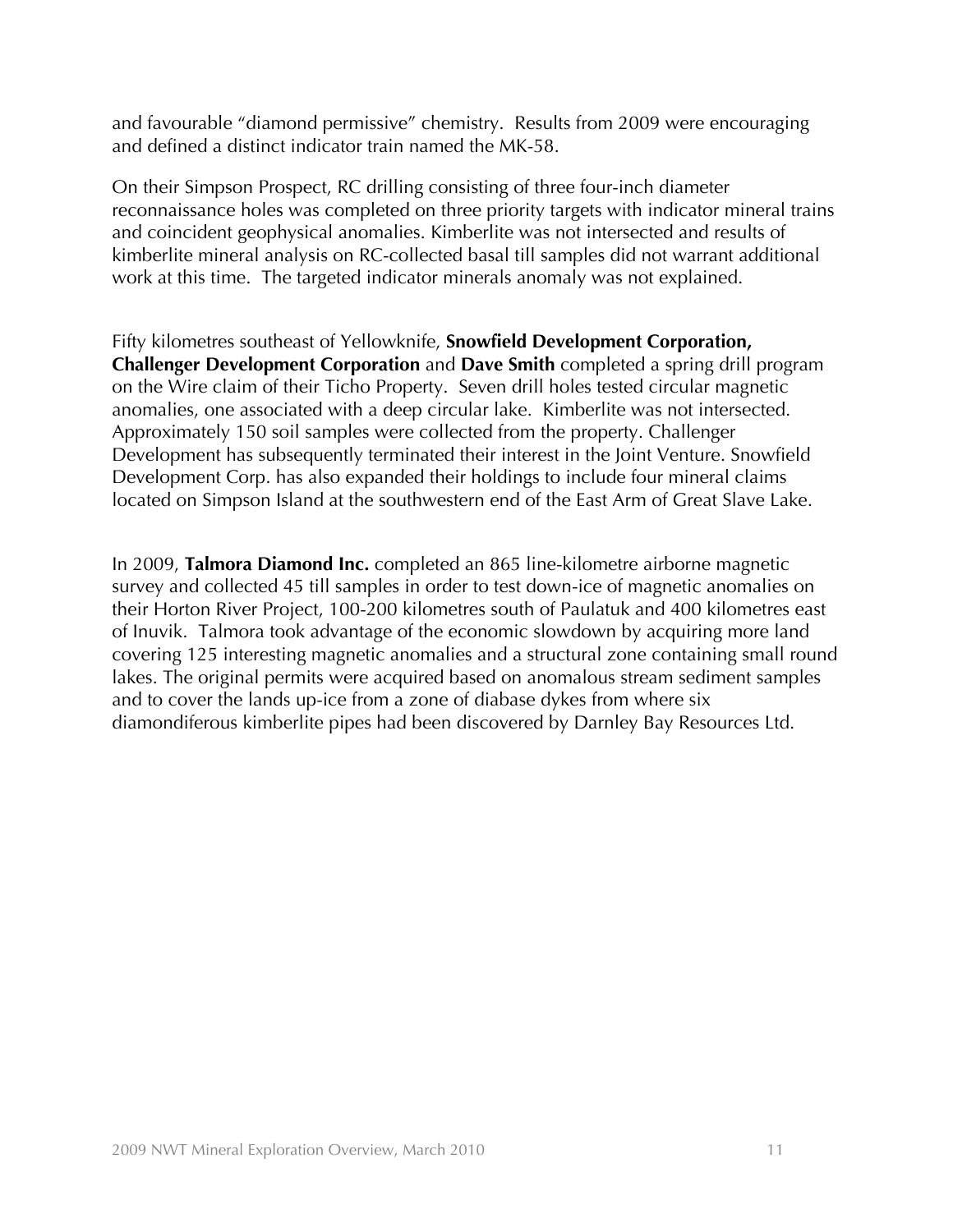| <b>Operator / Partners</b>                                                       | <b>Property</b>                          | <b>Drilling</b>                    | <b>Airborne</b>    | Ground                                     | Sampling and                                                                                                                                                                        |
|----------------------------------------------------------------------------------|------------------------------------------|------------------------------------|--------------------|--------------------------------------------|-------------------------------------------------------------------------------------------------------------------------------------------------------------------------------------|
|                                                                                  |                                          |                                    | <b>Geophysics</b>  | <b>Geophysics</b>                          | <b>Other Work</b>                                                                                                                                                                   |
| Almaden Minerals Ltd./<br>Williams Creek<br><b>Explorations Limited</b>          | ATW (MacKay<br>Lake)                     | 9 ddh (694m)                       |                    | Surveyed over<br>proposed drill<br>targets | Preparation for 2009<br>drill targets:<br>reinterpretation of<br>previous Mag,<br>EM/Res, and Grav<br>data and interpretation<br>of geochemical data<br>from 2008 sonic<br>drilling |
| Archon Minerals Ltd.                                                             | <b>Buffer Zone</b>                       |                                    | Detailed Mag       |                                            |                                                                                                                                                                                     |
| Arctic Star Diamond<br>Corp.                                                     | Credit Lake                              |                                    |                    |                                            | Prospecting<br>71 till samples                                                                                                                                                      |
| Arctic Star Diamond<br>Corp.                                                     | Crown                                    |                                    |                    |                                            | 25 till samples                                                                                                                                                                     |
| De Beers Canada Inc.<br>(51%) and Mountain<br>Province Diamonds Inc.<br>$(49\%)$ | Gahcho Kué                               |                                    |                    |                                            | Mineral Resource<br>update<br>Feasibility study                                                                                                                                     |
| <b>Diavik Diamond Mines</b><br>Inc.                                              |                                          |                                    |                    | Small survey                               | < 100 till samples,<br>prospecting                                                                                                                                                  |
| Kennecott Canada<br>Exploration Inc./GGL<br>Resources                            | <b>CH</b>                                |                                    |                    | Grav                                       | Evaluating property                                                                                                                                                                 |
| New Nadina / Chris &<br>Jeanne Jennings / Archon<br>Mineral                      | Monument,<br>Lac de Gras                 | 5ddh<br>13RC holes                 |                    | 762 line-km<br>Mag                         | Microdiamond<br>analysis                                                                                                                                                            |
| Olivut Resources Ltd.                                                            | <b>HOAM</b><br>(Off-Craton)              | 18 ddh                             |                    |                                            | 236 kg sample for<br>caustic fusion                                                                                                                                                 |
| Sanatana Diamonds Inc./<br>Kennecott Canada<br>Exploration Inc.                  | Mackenzie -<br>Greenhorn<br>(Off-Craton) |                                    |                    | Detailed close-<br>spaced Mag;<br>Grav     | Close-spaced<br>sampling;<br>137 samples                                                                                                                                            |
| Sanatana Diamonds Inc./<br>Kennecott Canada<br>Exploration Inc.                  | Mackenzie-<br>Colville<br>(Off-craton)   |                                    |                    | Mag                                        | Till sampling;<br>59 samples                                                                                                                                                        |
| Sanatana Diamonds Inc./<br>Kennecott Canada<br>Exploration Inc.                  | Mackenzie-<br>Simpson<br>(Off-Craton)    | 3 Lightweight<br>RC holes<br>(64m) |                    | Mag                                        |                                                                                                                                                                                     |
| Snowfield Development<br>Corp.                                                   | Ticho                                    | 7ddh                               |                    |                                            | $\overline{\sim}150$ Soil samples, 4<br>claims                                                                                                                                      |
| Talmora Diamond Inc.                                                             | <b>Horton River</b><br>(Off-Craton)      |                                    | 865 line-km<br>Mag |                                            | 45 till samples, 125<br>claims                                                                                                                                                      |

| Table 1: Summary of NWT diamond exploration in 2009 |  |
|-----------------------------------------------------|--|
|-----------------------------------------------------|--|

Grav – gravity, ddh – diamond drill hole, RC – reverse circulation, Mag – magnetic, EM - electromagnetic, KIM – Kimberlite indicator mineral, Res – Resistivity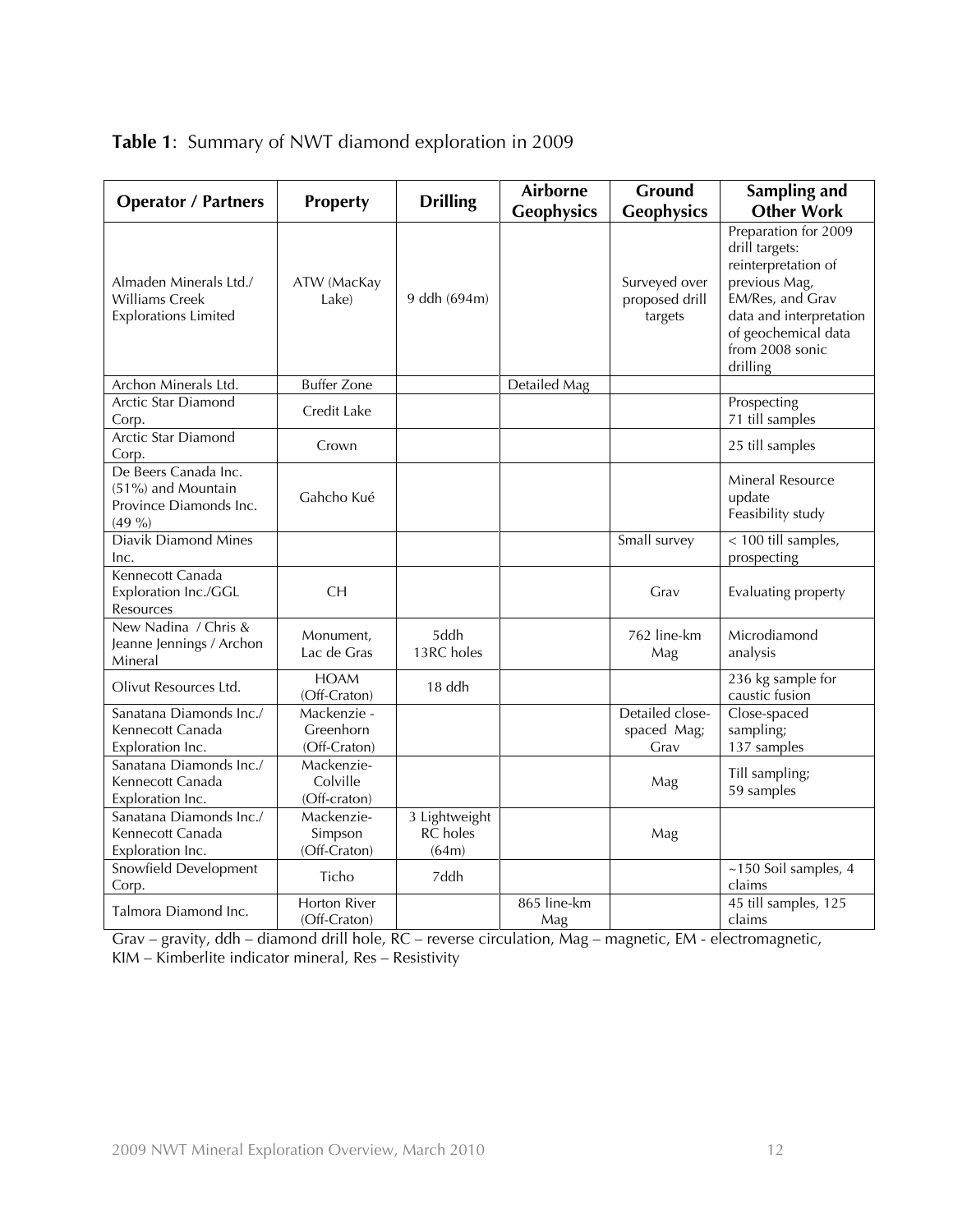#### *Metal Exploration*

The locations of metal exploration programs are shown in Figure 1.

Forty kilometres southwest of Ekati Mine, **Arctic Star Diamond Corporation** followed up on its 2008 Providence Lake Nickel Discovery, on the Credit Lake property. This year, multiple new massive sulphide showings containing pyrrhotite-chalcopyrite mineralization were discovered on the property within the Providence Lake Greenstone Belt. The Finn Valley discovery is 13 kilometres west of the Providence Lake Nickel discovery, and is one kilometre up-section in the younger Yellowknife Supergroup. A 465 line-kilometre ground magnetometer survey with 20 metre line-spacing covered the basal Central Slave Cover Group and Yellowknife Supergroup. Forty-one line-kilometres of ground Horizontal Loop Electromagnetic survey covered 13 grids and 24 individual land-based targets. Discrete shallow conductors were identified as potential massive sulphide drill targets. Fifty-one potentially mineralized targets interpreted from previous airborne geophysical data were mapped and sampled. Successful drill results in 2008 proved the utility of targeting geophysical anomalies with coincident anomalous soil geochemistry. To continue with this technique, 1261 soil samples were collected over geophysical anomalies using a grid spacing of 50 metres. Five mineralization trends have been identified on the property using soil geochemistry/ VTEM/Ground EM Surveys. These include the TZ28 extension of the Discovery trend, A11, TZ36/35, A9/10, and the TZ29- A5 trends. Fifteen 2008 drill holes were re-logged looking at favourable stratigraphy and mineralization. Microscopy and electron microprobe analysis of silicate and sulphide minerals from 2008 drill core confirmed that the Cu-Ni-Co-PGE mineralization is associated with komatiite and also with mafic amphibolite. Twenty-five additional core samples were collected for whole rock and trace element (ICP) analysis, and additional samples for detailed microscopy and subsequent Electron Probe microanalysis. Drill hole 08CR-18 cut 5.1 metres of massive sulphide and the interval contained 1.75% nickel, 1.75% copper, 0.17% cobalt, 0.250 g/t platinum, 1.230 g/t palladium, 0.354 g/t osmium, 0.264 g/t ruthenium, 0.749 g/t iridium, and 0.794 g/t rhodium.

**Avalon Rare Metals Inc.**, completed definition drilling to increase their Indicated Resource and provide information for a Pre-Feasibility study on their Nechalacho Rare Earth Element (REE) project, at Thor Lake, 100 kilometres southeast of Yellowknife. As of January 2010, they report an indicated resource of 9.00 million tonnes grading 1.86% Total Rare Earth Oxides (TREO), 0.43% Heavy Rare Earth Oxides (HREO) and 23.1% HREO/TREO at a cut-off of 1.60% TREO. Avalon's focus is on the Basal Zone of the Nechalacho deposit due to its strong enrichment in the more valuable heavy rare earth elements as a proportion of the total rare earth elements present. A total of 44 drill holes were completed (9,098 m) intersecting the Basal Zone on a 50-metre grid pattern. Assay highlights include drill hole L09-152 with the highest grade of 2.96%TREO (27.2% HREO) over 11.6 metres, including 4.41% TREO (28.7% HREO) over 2.3 metres.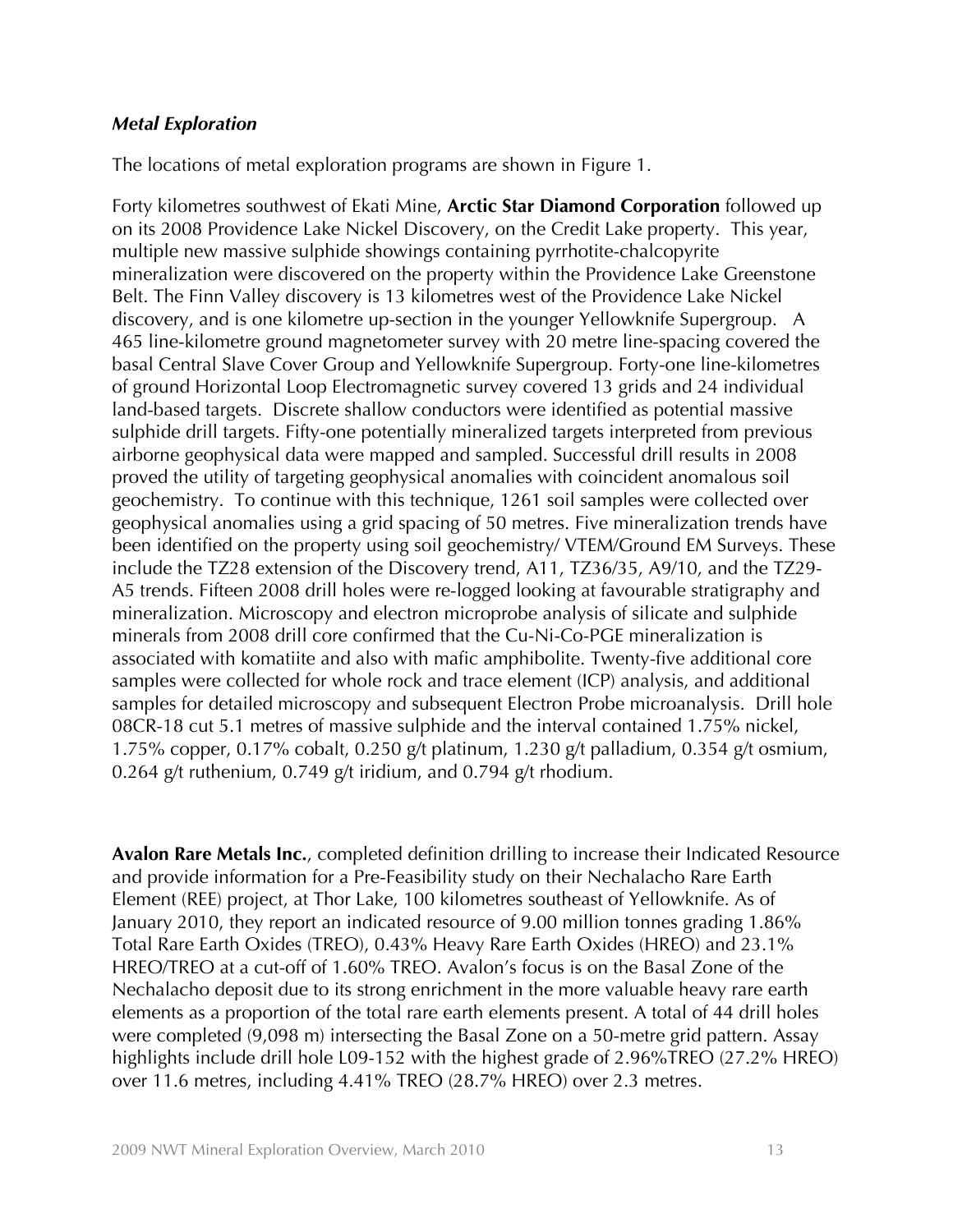The results of the 2009 drilling and concurrent academic research work have developed a new genetic model of the deposit. Nechalacho is now recognized as an unusual example of a large, layered peralkaline intrusive complex with an extensive zone of hydrothermal replacement that has apparently upgraded the primary layered magmatic REE mineralization. The results of drill holes L09-205 and L09-206 support this model and confirm that the Basal Zone extends further southwest and to greater depths that previously expected. In particular, L09-206, with an intercept between 249 and 263.2 metres below surface of 14.2 metres grading 1.90% TREO and 30% HREO/TREO.

The metallurgical emphasis is now on caustic cracking to decompose refractory minerals and extract the Rare Earth elements. Mineralogical studies, in preparation for the metallurgical work, on the Lake Zone identified Light Rare Earth elements in bastnaesite, monazite, allanite, parisite and synchisite and HREE are 45% contained in fergusonite and 45% in zircon with the remaining amount contained in LREE minerals already listed. Metallurgical testwork is being done by SGS Minerals Services laboratory in Lakefield. A two stage processing is being considered, with crushing, grinding and mineral flotation as the first step to produce a mineral concentrate. A second stage hydrometallurgical process would then be used to extract the rare earth elements from the minerals. The initial flotation test work reported suggests recoveries of 83% to 86% for the light rare earths, 75% to 82% for the heavy rare earths and 85% for zirconium.

In the southern Mackenzie Mountains, **Canadian Zinc Corp**.'s proposed development and operation of the Prairie Creek zinc-lead-silver project is currently undergoing environmental assessment by the Mackenzie Valley Environmental Impact Review Board. Work was limited to winter road rehabilitation, studies related to the environmental assessment and refinement of the mine plans. The site was temporarily shut down over the winter to reduce overall expenditures.

In June 2009, Canadian Zinc reported results from their (Phase 5) 2008 metallurgical testing of a 530-kilogram representative rock sample of mineralized vein material collected from multiple headings within the underground workings. The testing, using a large volume of representative mine water, was to simulate representative concentrates, tailings and process effluents using the process flow sheet for the proposed Prairie Creek Mine. SGS Lakefield Research Ltd. conducted three large-scale locked cycle tests which indicated an overall grade blended lead sulphide/oxide concentrate of 67% lead, with an 82% recovery of total lead, and a zinc sulphide grade of 58% zinc with a 74% recovery of the total zinc in the plant feed; and an average of 92.7% total silver in plant feed from the zinc and lead concentrates. The Prairie Creek Mine is partially developed with an existing 1000 tonne per day mill and related infrastructure.

Also in June, the legislation to expand the Nahanni Park Reserve was announced by Jim Prentice, Canada's Environment Minister. The expanded National Park Reserve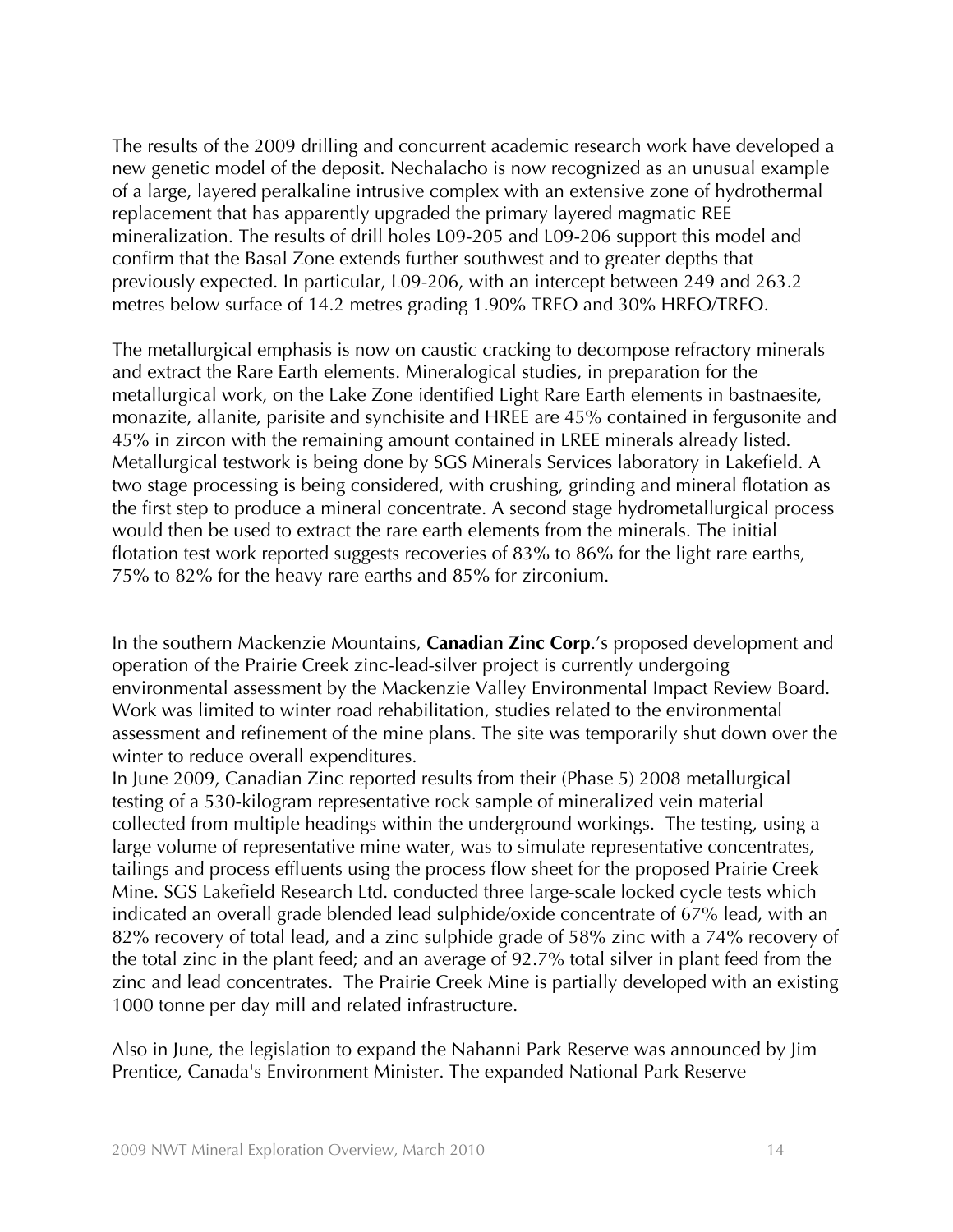completely surrounds the Prairie Creek project but excludes the Mine site, associated mineral claims and a buffer area of about 300 square kilometres, while allowing an access road to the site.

**Fortune Minerals Ltd.** announced in January 2010, a new mine plan and a 43% increase in the mineral reserves on the NICO gold, cobalt, and bismuth project, located in the southern Bear Province, 160 kilometres northwest of Yellowknife. The update, prepared by P&E Mining Consultants Inc., has increased the proven and probable mineral reserves for NICO to 31 million tones from the previously reported 21.8 million tonnes. This estimate includes 16.4 million tones of proven reserves containing 0.97 g/t Au, 0.12% Co, 0.16% Bi and 0.04% Cu. Fortune Minerals production plans include an open pit and underground operation with feed to a conventional crushing, grinding and flotation mill. Onsite concentration is anticipated to process 4,650 tonnes of ore per day producing approximately 180 tonnes of bulk concentrate per day. The concentrates of gold, cobalt, bismuth and copper will be trucked to the railhead at Hay River and shipped to its own (to be developed) refinery in Saskatoon, Saskatchewan. In February 2009, the results of hydrometallurgical processing on concentrates from a pilot plant test completed at SGS Lakefield Research Ltd., were announced. The test showed that NICO ore could be processed to high value metal products: cobalt and bismuth cathode, gold doré and copper cement. The draft terms of reference from the Mackenzie Valley Environmental Impact Review Board for the Environmental Assessment have been received for Fortune Minerals Ltd. NICO project.

**GGL Diamonds Corp.** examined the potential of its Providence Greenstone Belt (PGB) property, 250 kilometres north of Yellowknife. Prospecting and sampling was completed this fall on three areas of gold mineralization. The first area (King John) returned values of 22.62 g/t Au and 27.22 g/t Au from 2008 and 2007 samples, hosted by quartz-filled, sheared mafic volcanic rocks adjacent to iron formation. A ground magnetic and VLF-EM survey was conducted over the shear zone, tracing it for 1.5 kilometres. The second area (Lord Cache) examined had previously returned assays of 42.68 g/t Au and 19.88 g/t au over a 0.55m channel sample. The third area (Noble Count) examined contained a goldbearing iron formation, discovered by Noranda in 1984. The iron formation was traced for a length of 4 kilometres and a width of 20-40 metres with grab sample results of 8 and 5.11 g/t.

**Merc International Minerals Inc.**'s drill program on their Damoti Lake gold project was designed to increase the historic resource of the Horseshoe Zone, approximately 210 kilometres north-northwest of Yellowknife and 30 kilometres south of the past producing Colomac Mine site. The iron formation-hosted Horseshoe Zone has seen extensive exploration including underground exploration. A total of 27 holes were drilled in 2009. All but one of the holes intersected gold mineralization greater than 1 g/t, with twenty holes intersecting multiple mineralized zones. New gold intersections reported from the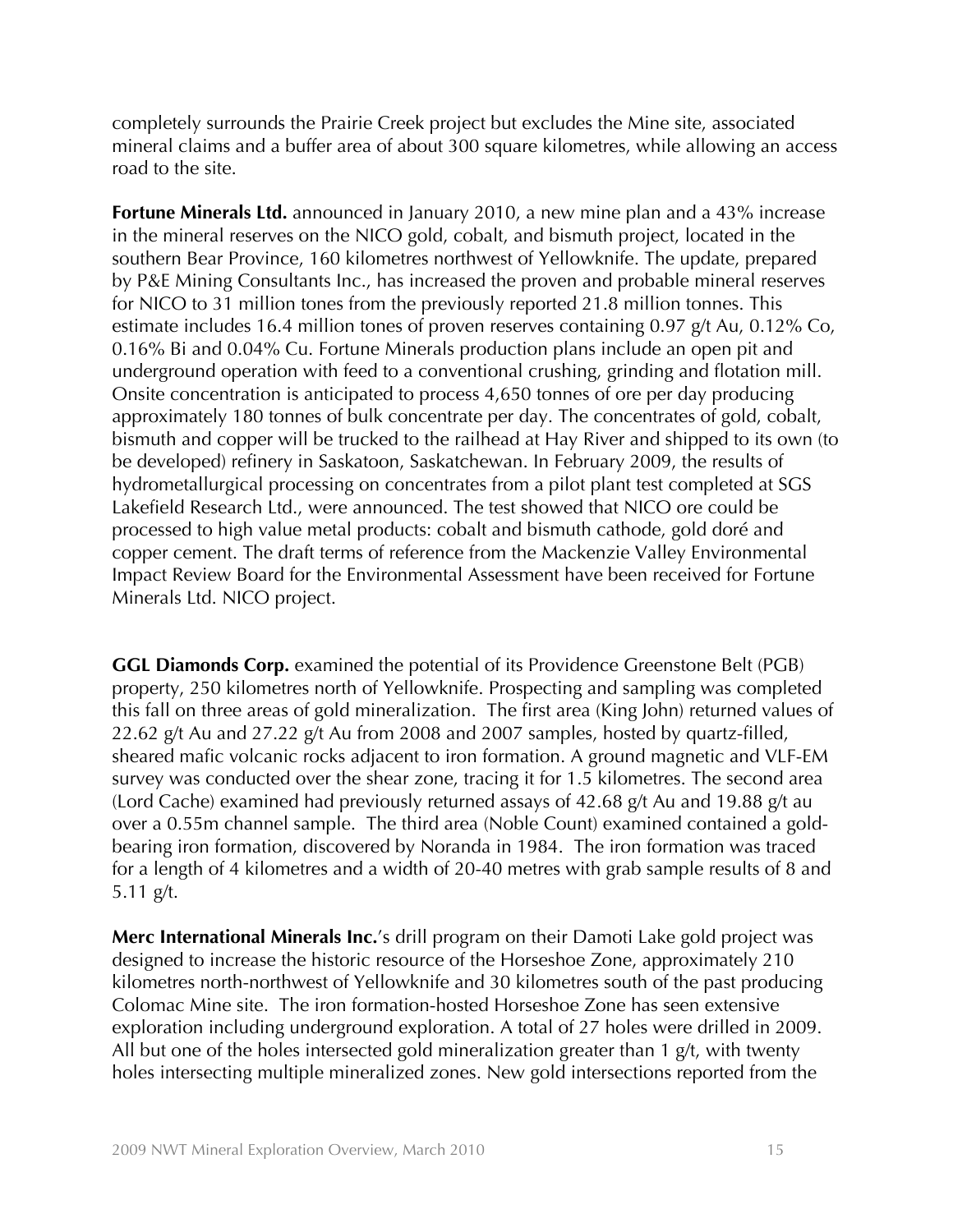west limb of the Horseshoe syncline returned values of 3.63 g/t gold over 7.55 metres, including 12.02 g/t gold over 1.10 metres. In October, Merc International confirmed mineralization within the keel of the syncline and extending upwards into the west limb. SRK has completed their site visit to initiate a mineral resource evaluation and preparation of a NI 43-101 compliant technical report. The last resource estimate was made in 2004; an approximate 63 drill holes will be added to the data set for the new study. Detailed ground magnetic, electromagnetic, and localized induced polarization surveys have been initiated over the gold mineralized zones.

**North American Tungsten** completed a geochemical survey on their Rifle Range Creek project, across the valley from Cantung Mine. This geochemical survey was quite unique in that samples were collected from holes cut through the Rifle Range Glacier using hot water to excavate the holes. Samples were hydraulically extracted from the bedrock/ice interface. Four diamond drill holes totaling 676 meters were completed but no significant visual scheelite was observed. Sub-ice geochemical sampling late in the season has identified additional potential targets to the north of the area that had been initially drilled.

**North Arrow Minerals Inc.** completed prospecting, mapping, and drilling of their Phoenix lithium project in the Aylmer Lake area. Six new spodumene-bearing pegmatite localities were identified; bringing the total to eight. The showings include the Big Bird pegmatite and this year's discovery of the Curlew pegmatite, 3 kilometres east of Big Bird. Analytical results from 59 samples returned 17 analyses from 0.41% Li<sub>2</sub>O up to 3.62% Li<sub>2</sub>O and eleven with grades greater than  $1.5\%$  Li<sub>2</sub>O. Additional mapping and sampling was conducted in conjunction with drilling. The northwest trending "Big Bird" spodumenebearing pegmatite dike has a strike length of at least 1,200 metres and widths of up to 40 metres. Seven holes (682m) tested the Big Bird and Curlew pegmatites. A drill intersection at Big Bird included 34.3metres of pegmatite and related felsites and aplite, and returned 1.24%Li<sub>2</sub>O. Three additional holes encountered only narrow intersections; a southwest dip has been interpreted from drilling. The Curlew pegmatite has been mapped over 400 meters along strike and drill holes tested 315 metres of strike length. An even longer strike length was interpreted from geophysical surveys. The first hole intersected 25.11 metres of spodumene-bearing pegmatite grading  $1.37\%$  Li<sub>2</sub>O; the second hole intersected 8.57 metres grading  $1.47\%$  Li<sub>2</sub>O and the third hole intersected two sections of pegmatite of 14.87 metres core length, grading  $1.72\%$  Li<sub>2</sub>O and 6.65 metres core length grading 1.26%  $Li<sub>2</sub>O$ .

**Novus Gold Corp**. in joint venture with **Terra Ventures Inc.** drilled the REN gold property at Point Lake, approximately 90 kilometres southwest of the formerly producing Lupin gold mine in Nunavut Territory. The property contains several known iron formationhosted gold showings, including the REN showing which had been drilled by Texas Gulf, Echo Bay and Westview Resources. A non-NI 43-101 compliant resource of 1.8 to 2.7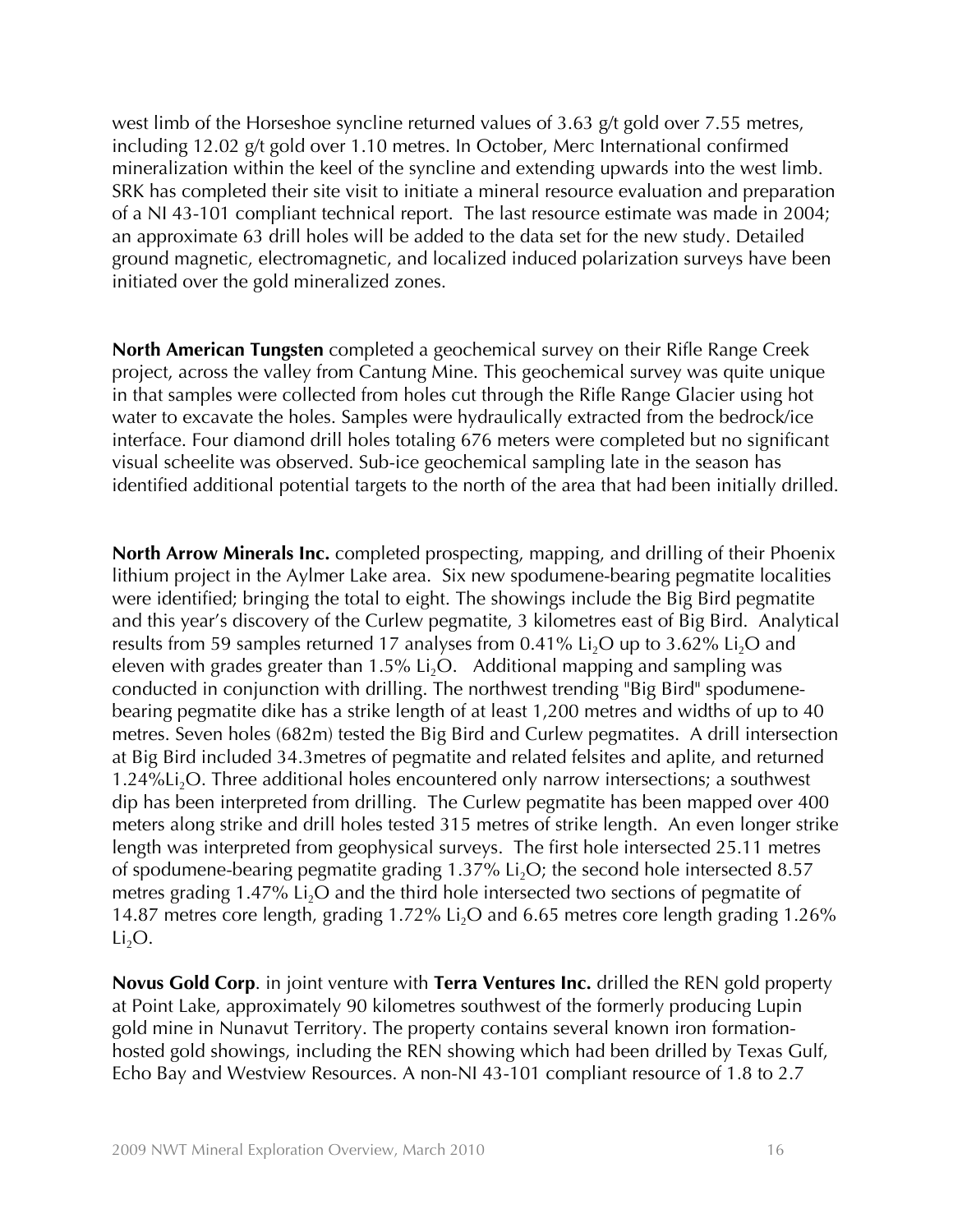million tonne deposit in the 10 g/t Au range has been defined on the Main Zone. Results from **Novus Gold** and **Terra Ventures'** nine-hole drilling program indicate a new zone within the Main occurrence of the Ren Property. The reported intersections that contained 2 to 3 g/t Au in lengths that ranged from 10.61 to 32.76 metres, identified a previously unrecognized wide, low-grade gold zone associated with the iron formation. Higher grade intersections up to 22.40 g/t gold over 0.65 metres were also reported. In addition to the drilling, 83 samples were collected in a prospecting program. These samples have expanded the extent of the known showings by identifying a new showing and tracing mineralization and iron formation over a seven kilometers strike length.

**Sanatana Diamonds Inc**. and **Kennecott Canada Exploration Inc.** submitted a subset of till samples collected on their Mackenzie Diamond project for multi-element ICP-MS analysis. Five separate areas returned elevated zinc (>250 ppm), lead and silver. The highest values to date include: 0.3% zinc, 360 ppm lead and 1.4 ppm silver. Examination of float in this area has identified galena and sulphide. Sanatana Diamonds reported that the zinc anomalies appeared to be associated with Ordovician limestone similar to a Mississippi Valley-type target.

**Strongbow Exploration Inc.** reported results of a metallurgical study of the Main Zone nickel-copper-cobalt deposit of their Nickel King project, at Thye Lake, 550 kilometres southeast of Yellowknife. A 120 kg composite drill core sample averaging 0.65% nickel from the Lower Sill of the Main Zone was collected for metallurgical testing. SGS Mineral Services completed chemical and mineralogical analysis, grindability, flotation and heavy liquid separations. The final concentrate grade is projected to be 16.5 % nickel, 4.2% copper, and 0.74% cobalt with respective recoveries of: 78.4%, 89.1%, and 63.5%. Mineralogical studies determined that 89.9% of the contained nickel is associated with pentlandite; 9.1% with pyrrhotite and 2% with silicate minerals.

Mineralization is hosted by norite within the Upper and Lower sills of the Main Zone and has a 2007-2008 drill-delineated strike length of 2.6 kilometres. The two sills, 40 metres to 110 metres in thickness may represent the two limbs of a westerly plunging synform. Extensions to the Nickel King deposit have also been identified outside of the current resource model. Ongoing geophysical and structural modeling suggests that Nickel King mineralization may extend a further 600-700 m along strike to the southwest of the current limit of drilling. The deposit also remains open up dip and along strike to the east, where geophysical surveys suggest mineralization could extend a further 250 m. Strongbow reported a NI 43-101 compliant minerals resource for the main zone, by PEG Mining Consultants, having an indicated resource of 11.1 million tonnes grading 0.40% nickel, 0.10% copper and 0.018% cobalt; and an inferred resource of 33.1 million tonnes grading 0.36% nickel, 0.09% copper, and 0.017% cobalt using a 0.2% nickel cut-off grade. Additional discoveries through diamond drilling in 2008 include the Koona (1.0%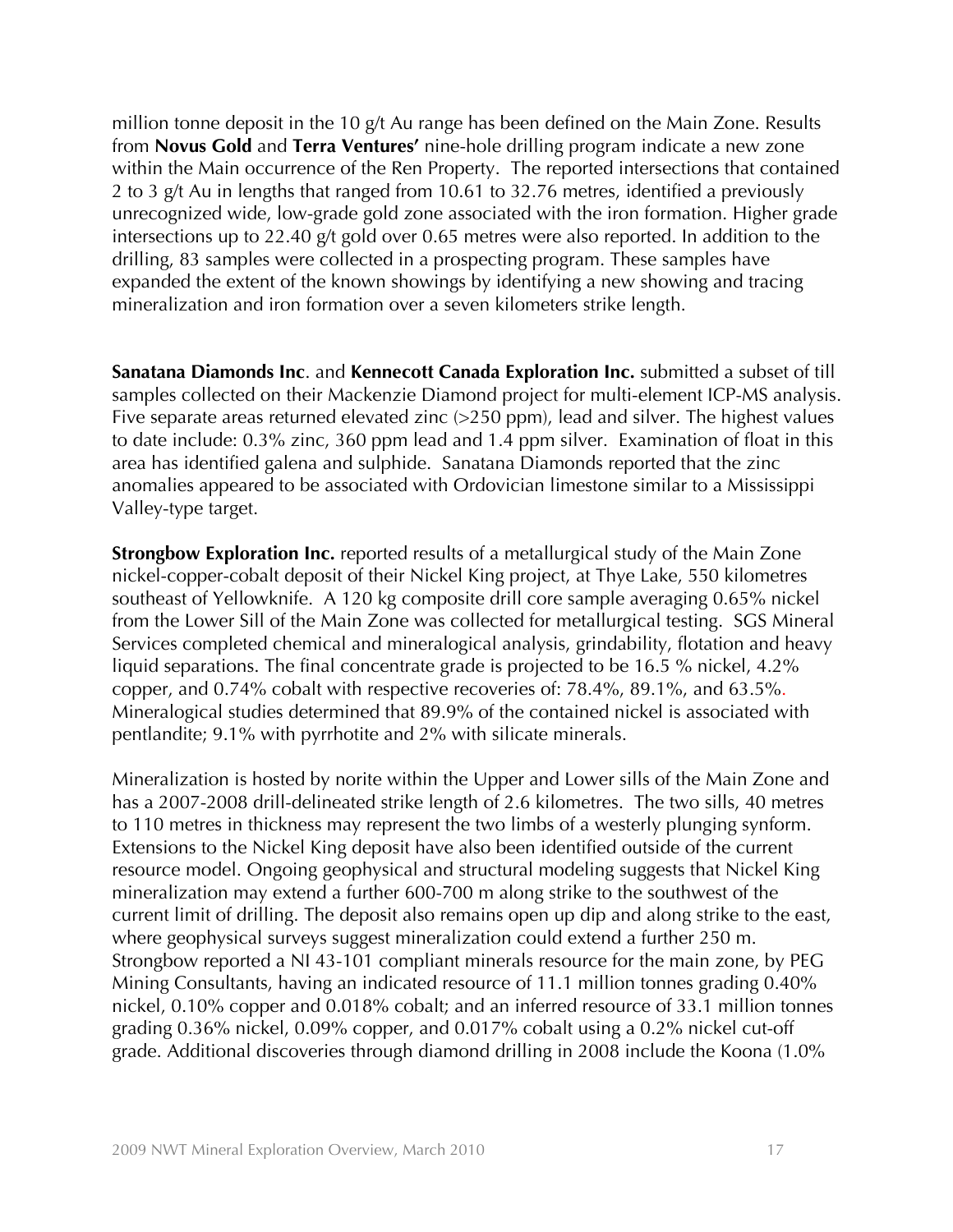Ni, 0.2% Cu, 0.04% Co over 4.35 m) and South Ring (0.47% Ni, 0.27% Cu, 0.03% Co over 21.2 m) prospects within three km of the main Nickel King deposit.

**Strongbow Exploration Inc.** conducted a two-week exploration program evaluating priority targets along their Snowbird Nickel project, covering 150 kilometres from Strongbow's Nickel King Deposit in the NWT to Stony Rapids, Saskatchewan. Geologists discovered several new areas of nickel-copper sulphide mineralization associated with norite, gabbro and pyroxenite intrusions. The 2009 and 2008 discoveries were found in close proximity to previously identified geochemical or geophysical targets. The program concentrated in the Opescal Lake and Heel Lake areas. Opescal Lake straddles the NWT-Saskatchewan border, and Heal Lake is further south. A new nickel showing was found at the OPN target where five of six mineralized gabbro boulder and subcrop samples returned 0.22% to 1.17% nickel and 0.40% copper. The mineralized subcrop is coincident with a 770 metre long geophysical conductor (>1000 Siemens). The NP8 showing at Opescal Lake is hosted by a norite sill which along with pyroxenite was traced over a 900 metre strike length. Mineralized norite samples returned 0.13% to 0.38% nickel.

**TNR Gold Corp.** and their spinoff company **International Lithium Corp**. examined and sampled their Moose Lithium Project, near Thor Lake, 115 kilometres east-southeast of Yellowknife. A brief property visit in July concentrated on confirming high-grade lithium from the Moose 1 and Moose 2 pegmatite dikes. The July work was followed up in October by an examination to allow preparation of a NI 43-101 technical report. Spodumene crystals up to 4 metres in length were observed in the Moose 2 pegmatite which has an observed strike length of 427 metres and a width of 25-30 metres. Assay highlights include:  $2.07 \text{ wt}$ % Li<sub>2</sub>O over a 6.7 metre composite sample from Moose 1 and 1.96 wt%Li<sub>2</sub>O over 1.7 metre channel sample from Moose 2.

**Triple Dragon Resources Inc.** have added to their Murray Gold Property near Gordon Lake through the staking of the Camlaren Property, covering the former producing gold mine, and acquiring the May Claim, five kilometers to the south. In October, Triple Dragon also optioned the Burnt Island Property, covering another small past producing gold mine.

Eighty kilometres north of Yellowknife, **Tyhee Development Corp.** completed the drilling portion of fieldwork for the preliminary feasibility study on the Ormsby and Nicholas Lake gold properties. A preliminary assessment of the resources on Tyhee's main properties was released. It suggested that the Ormsby zone contains 3 million tonnes at 3.41 g/t Au (measured) and 7.9 million tonnes at 3.42 g/t Au (indicated), the Nicholas zone has 1.2 million tonnes at 3.81 g/t Au (measured) and 1.5 million tonnes at 3.32 g/t Au (indicated), the Bruce zone has 0.8 million tonnes at 3.64 g/t Au (indicated) and the Clan Lake Main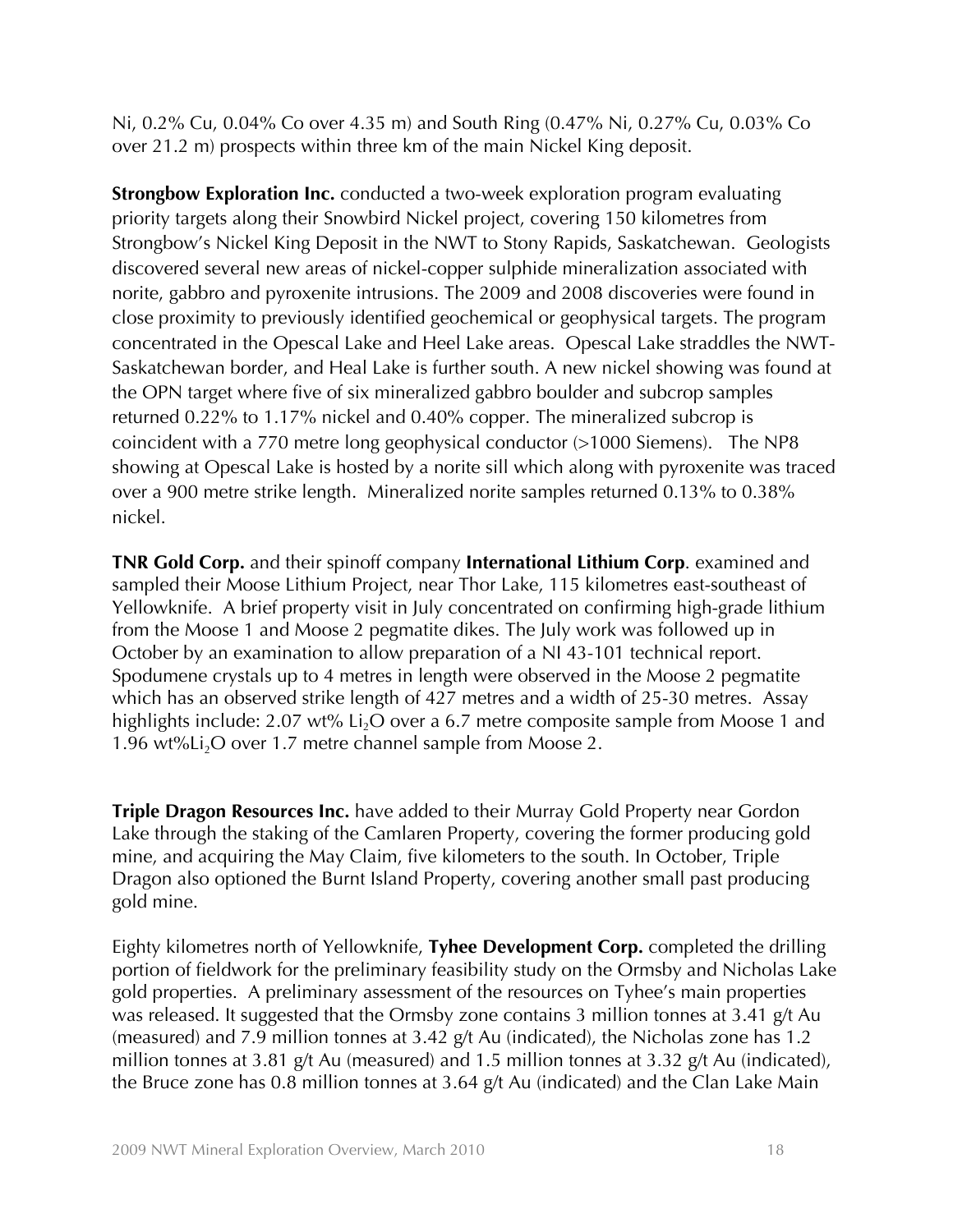zone 3 million tonnes at 3.64 g/t Au (indicated). Six geotechnical holes were drilled at both Nicholas and Ormsby, along with three exploration holes. Samples have been shipped for both environmental and metallurgical processing studies; hydrology and electrical power studies are ongoing.

**Tyhee Development Corp.** completed reconnaissance exploration and trenching on their Clan Lake gold property, 40 kilometres north of Yellowknife and 27 kilometres south of the Ormsby zone. Seven new gold zones were sampled and mapped, while seven other previously identified showings were mapped and sampled in more detail. The strike length and width of the Clan Lake Main zone was reported to have been increased four times its original size; trenching and sampling, 450 metres to the east of the main structure exposed extensive quartz veins with pyrrhotite, pyrite and galena mineralization. Drill holes completed by previous property holders were also re-logged and sampled. Trench samples returned grades up to 13.12 g/t Au over 10.0 metres including 48.8 g/t Au over two metres. The prospecting and mapping further defined Cub and Morel Zones based on samples with up to  $>100$  g/t gold. Grab samples from the new East Cub returned up to  $>$ 100 g/t gold and the mineralized zone was traced for 77 metres. Tyhee geologists reported a 6.8 kilometres long by 1.5 to 1.7 kilometre wide northeast-trending zone hosting a series of deformed, oblique or en-echelon silicified sulphide-hosted gold showings.

**Ur-Energy Inc.** announced in August the start of ground audiomagnetotelluric geophysical survey, and 500 surface samples for bio-leach and soil gas analysis on their Screech Lake uranium project in the southern Thelon Basin. An agreement was secured with Lutsel K'e Dene First Nation to conduct the exploration work in 2009.

**Viking Gold Exploration** drill-tested their Morris Lake gold property, just south of the former Discovery gold mine. Three targets were to be tested by three holes (640 m) in order to: 1) determine the easterly extent of the Ormsby zone and test two geophysical conductors; 2) extend the background section to the west and 3) test a magnetic anomaly and gossanous tuffs below Narrow Lake. A total of 186 intervals of drill core were submitted for gold analysis. Anomalous gold was not intersected in the first drill hole, however, the base of the Ormsby zone was interpreted to be intersected in the second hole which returned two samples with greater than 100 ppb gold, and up to 114 ppb gold. The third hole returned 11 samples with greater than 100 ppb gold and a maximum value of 1.2 g/t gold. Of the 126 channel samples from 15 sites, 17 samples returned greater than 100 ppb gold and a maximum of 3.37 g/t gold.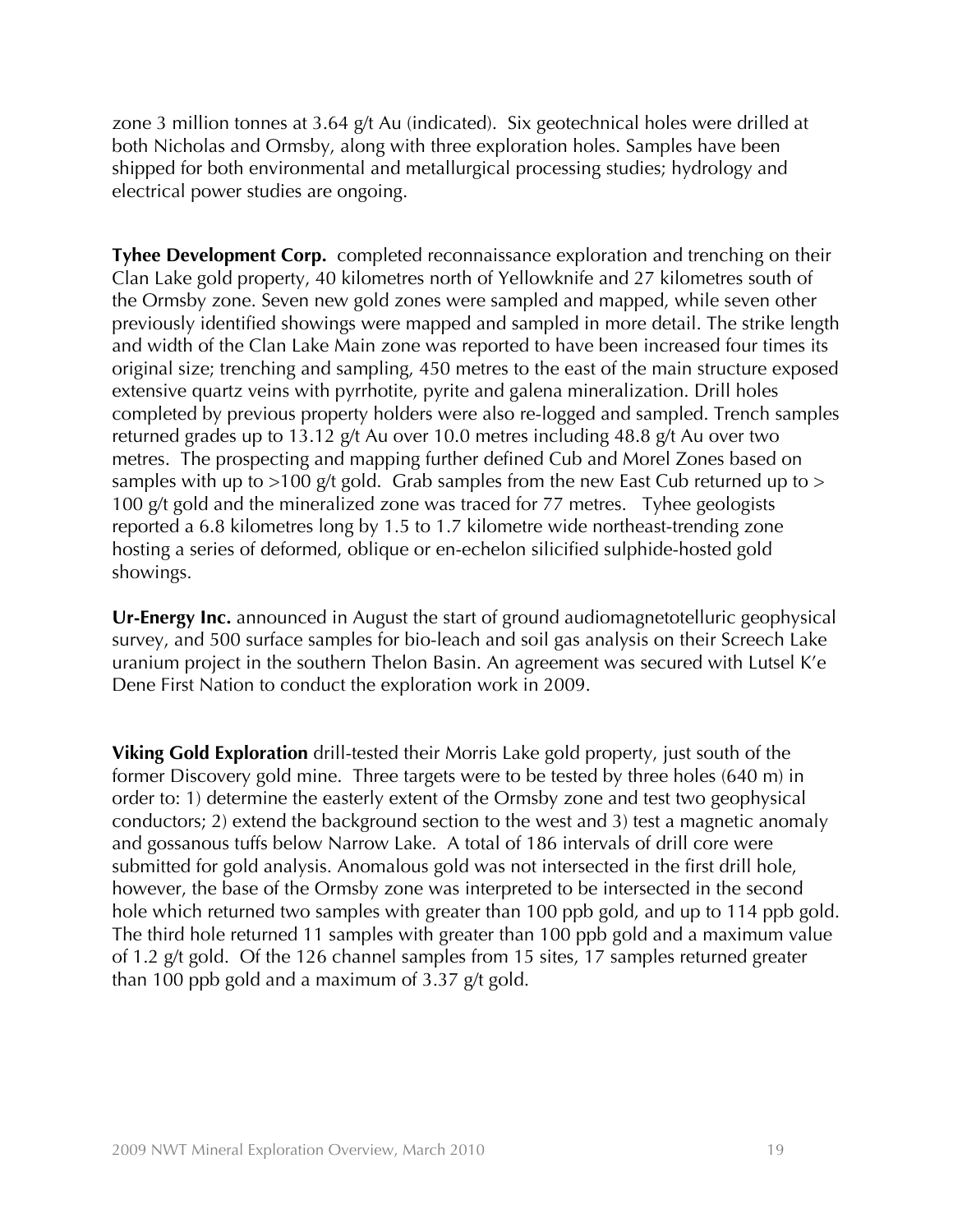**Table 2**: Summary of Northwest Territories active exploration projects of precious, base and energy metals 2009

| Operator                                                     | <b>Property</b>                                           | Commodity      | <b>Drilling</b>                                                | <b>Airborne</b>   | Ground                                                                                    | Sampling and                                                                                                          |
|--------------------------------------------------------------|-----------------------------------------------------------|----------------|----------------------------------------------------------------|-------------------|-------------------------------------------------------------------------------------------|-----------------------------------------------------------------------------------------------------------------------|
| / Partners                                                   |                                                           |                |                                                                | <b>Geophysics</b> | <b>Geophysics</b>                                                                         | <b>Other Work</b>                                                                                                     |
| <b>Arctic Star</b><br>Diamond<br>Corp.                       | Credit Lake<br>(Providence<br>Lake<br>Greenstone<br>Belt) | Cu-Ni-Co-PGE   |                                                                |                   | Mag (465 line-<br>km with 10-20<br>m line spacing),<br>HLEM (13<br>grids, 42 line-<br>km) | Soil (1261), rock<br>$(60)$ , mapping; re-<br>log and re-sample<br>2008 core (25)                                     |
| Avalon Rare<br>Metals Inc.                                   | Nechalacho<br>(formerly<br>Thor Lake)                     | <b>REE</b>     | 5477m<br>$(26$ ddh)<br>winter<br>9098m<br>$(44$ ddh)<br>summer |                   |                                                                                           | NI-43-101<br>compliant Resource<br>calculation Feb<br>2009. Updated<br>Resource August.<br>Metallurgical test<br>work |
| Canadian<br>Zinc Corp.                                       | Prairie<br>Creek                                          | Pb-Zn-Ag       |                                                                |                   |                                                                                           | Metallurgical testing                                                                                                 |
| Fortune<br>Minerals Ltd                                      | <b>NICO</b>                                               | Au-Co-Bi       |                                                                |                   |                                                                                           | Metallurical testing/<br>Feasibility study                                                                            |
| GGL<br>Diamond<br>Corp.                                      | (Providence)<br>Greenstone<br>Belt)                       | Au             |                                                                |                   | Mag and VLF-<br>EM                                                                        | Field examination<br>and sampling                                                                                     |
| Merc<br>International<br>Minerals Inc.                       | Damoti<br>Lake                                            | Au             | 5600 m<br>$(27$ ddh)                                           |                   |                                                                                           | Re-sample historic<br>core initiate                                                                                   |
| North<br>American<br>Tungsten                                | Rifle Range<br>Creek                                      | $\overline{W}$ | 676 m<br>$(4$ ddh $)$                                          |                   |                                                                                           | Geochemical survey<br>using hydraulic<br>sampling                                                                     |
| North Arrow<br>Minerals Inc.                                 | Phoenix                                                   | Li             | 682m<br>$(7$ ddh $)$                                           |                   |                                                                                           | Prospecting<br>(59 samples) and<br>mapping                                                                            |
| Novus Gold<br>Corp. /Terra<br>Ventures                       | <b>REN</b>                                                | Au             | $(9$ ddh)                                                      |                   |                                                                                           |                                                                                                                       |
| Sanatana<br>Diamonds /<br>Kennecott<br>Canada<br>Exploration | Mackenzie                                                 | Zn-Pb-Ag       |                                                                |                   |                                                                                           | Till samples                                                                                                          |
| Strongbow<br>Exploration<br>Inc.                             | Snowbird<br>Nickel,<br>Nickel King                        | Ni-Cu-Co       |                                                                |                   |                                                                                           | Resource estimate<br>from drill holes<br>Metallurgical test<br>work on 2008 drill<br>core                             |
| Strongbow<br>Exploration<br>Inc.                             | Snowbird<br>Nickel,<br>Opescal<br>Lake and<br>Heel areas  | Ni             |                                                                |                   |                                                                                           | Sampling                                                                                                              |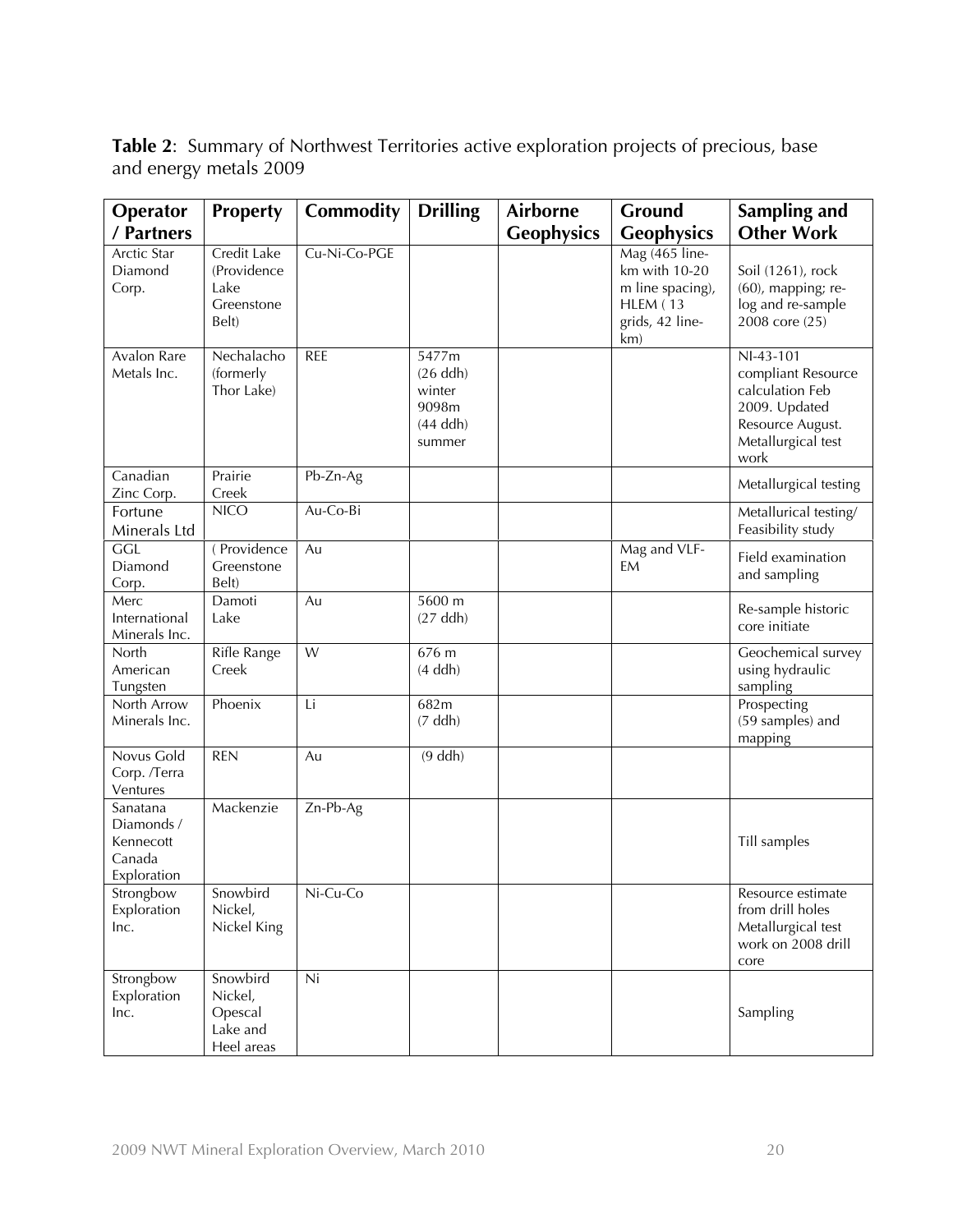#### **Table 2** continued

| Operator /<br><b>Partners</b>                     | <b>Property</b>                     | Commodity      | <b>Drilling</b>        | <b>Airborne</b><br><b>Geophysics</b> | Ground<br><b>Geophysics</b>    | <b>Sampling</b><br>and Other                                                                                                             |
|---------------------------------------------------|-------------------------------------|----------------|------------------------|--------------------------------------|--------------------------------|------------------------------------------------------------------------------------------------------------------------------------------|
|                                                   |                                     |                |                        |                                      |                                | Work                                                                                                                                     |
| <b>TNR</b><br>Gold/International<br>Lithium Corp. | Moose                               | Li             |                        |                                      |                                | Examination<br>and sampling: 2<br>channel and 2<br>composite<br>samples                                                                  |
| Tyhee<br>Development                              | Ormsby                              | Au             | $1$ ddh<br>exploration |                                      |                                | $6$ geotechnical<br>holes;<br>metallurgical<br>work on drill<br>core                                                                     |
| Tyhee<br>Development                              | Nicholas<br>Lake                    | Au             | $2$ ddh<br>exploration |                                      |                                | 6 geotechnical<br>holes;<br>metallurgical<br>work on<br>stockpiled ore                                                                   |
| Tyhee<br>Development                              | Clan Lake                           | Au             |                        |                                      |                                | Reconnaissance<br>exploration;<br>mapping and<br>sampling;<br>relogging and<br>sampling<br>previously<br>drilled core;<br>220m trenching |
| Ur-Energy Inc.                                    | Screech<br>Lake,<br>Thelon<br>Basin | $\overline{U}$ |                        |                                      | Audiomagnetotelluric<br>survey | Soil sampling                                                                                                                            |
| <b>Viking Gold</b>                                | Viking<br>(Morris<br>Lake)          | Au             | 3 ddh<br>(604m)        |                                      |                                | 15 channel<br>samples,<br>mapping                                                                                                        |

Mag – magnetic, EM - electromagnetic, IP – induced polarization, VLF-EM – Very Low Frequency electromagnetic survey, HLEM – Horizontal loop electromagnetic survey, TEM - time-domain electromagnetic survey, PGE - platinum group elements